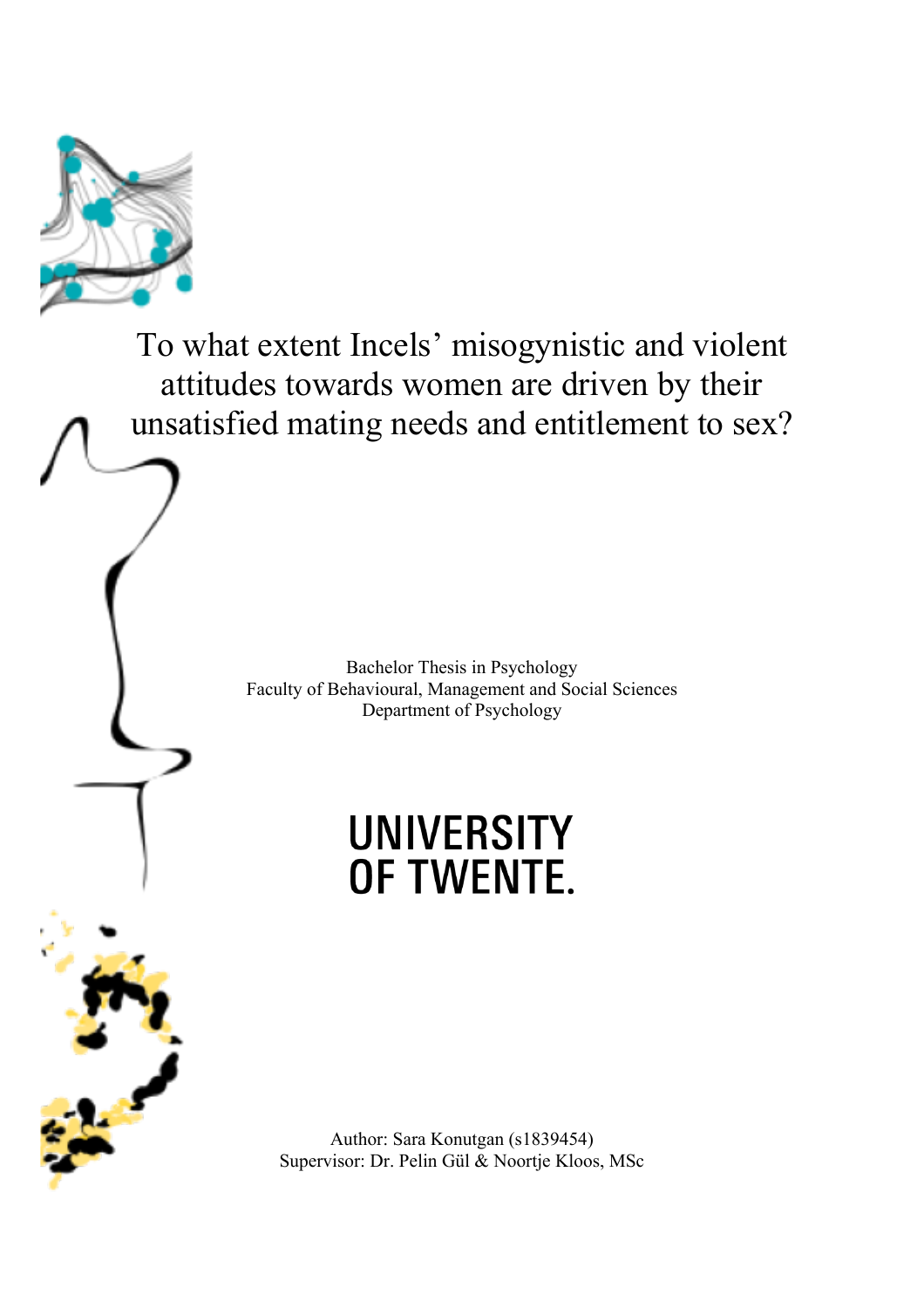To what extent are Incels' misogynistic and violent attitudes towards women driven by their unsatisfied mating needs and entitlement to sex?

Sara Konutgan

University of Twente

#### **Abstract**

The purpose of this research is to investigate which psychological factors drive Incels to have violent and misogynistic attitudes towards women. This paper focuses on the investigation of two psychological factors: entitlement and frustrated mating needs. A cross-sectional survey design was used to gather data through an online survey. The sample involved 139 participants of which 28 participants define themselves as Incels. The results of the multiple regression analysis indicated that participants who have higher feelings of entitlement to sex and higher struggles with romantic and sexual relationships show a higher level of misogyny and violent attitudes towards women. This study contributes to the understanding of the psychological factors that drive misogynistic ideologies that exist among Incels as well as in society.

*Keywords:* Incels, Entitlement, Misogyny, Sexual Frustration, Romantic Frustration, Frustrated Mating Needs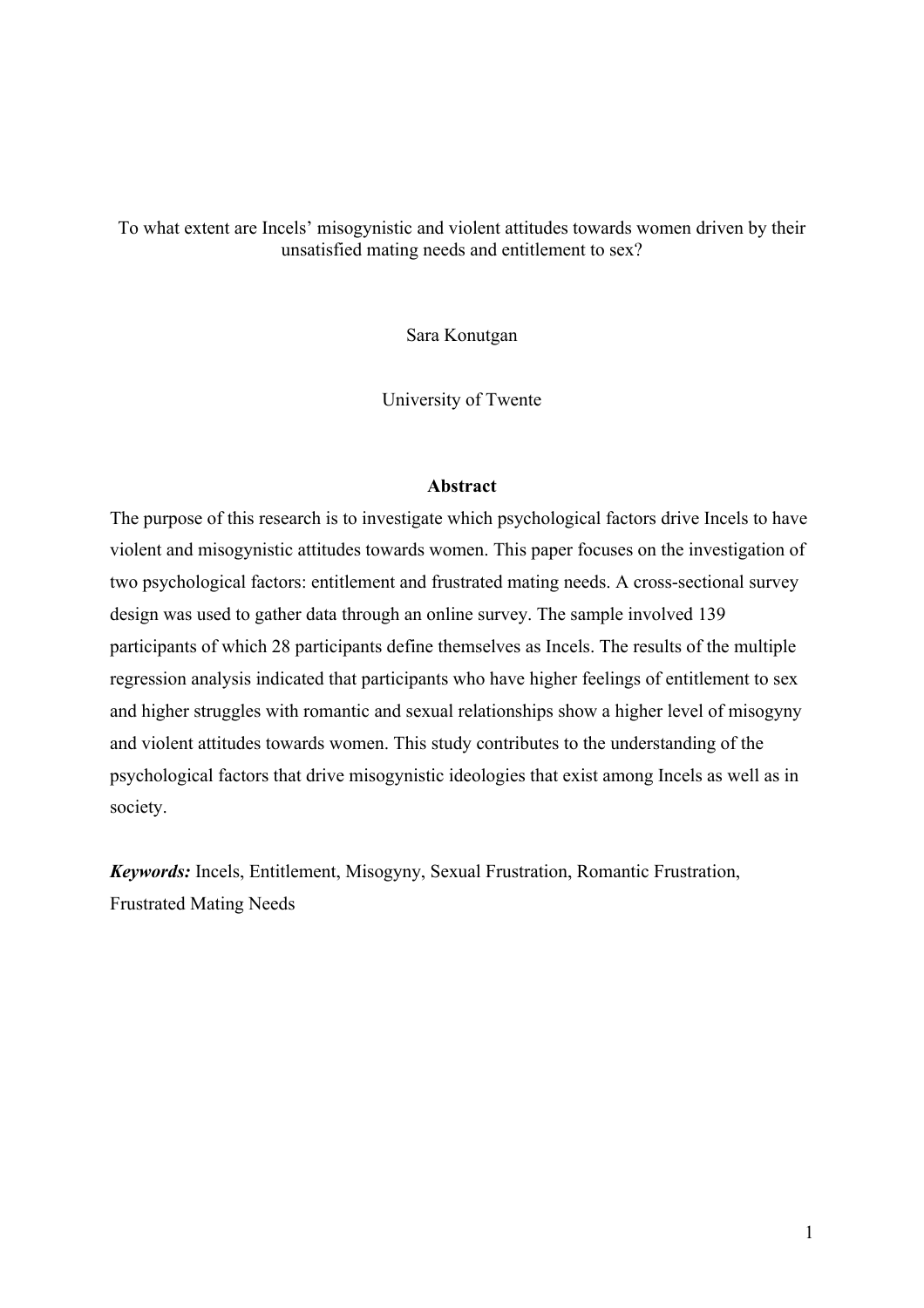#### **Introduction**

The term "Incel" is the short form for being an involuntary celibate which can be defined as being unable to find a partner for sexual or romantic relationships even though it is desired (Young, 2019). Some Incels are sharing their attitudes and opinions in online forums. Although not all members of Incel communities have misogynistic or violent attitudes towards women, some members are sharing misogyny (Ging, 2017). A study conducted by Scaptura and Boyle (2019) was aimed to illustrate that Incels may perceive challenges from women as a threat to their masculinity and convert it into violent fantasies. In their research, Scaptura and Boyle (2019) found indeed evidence that some members of an Incel community blame inter alia feminism and sexually active men for their situation, namely being rejected by women. Generally, there is not much psychological research on Incels yet. The current research aims to investigate the psychological factors that may be driving Incels' misogynistic views and violent attitudes towards women. This research is important in a societal manner since most people do not know of the existence of Incel communities in which misogynistic and violent attitudes can be shared. Many Incels act out their inceldom peacefully, however, there are still some who try to spread hatred toward women.

In this paper, specialisation is on two possible driving forces of Incels' misogynistic and violent attitudes: "frustrated mating needs" and "aggrieved entitlement". The next sections will review the Incel community, misogyny and which psychological factors are driving this misogyny to substantiate the predictions derived from the hypothesis that frustrated mating needs and aggrieved entitlement lead to misogynistic beliefs.

#### **The Incel Community and Misogyny**

In 2014, Incels have attracted attention after media reported about Elliott Rodgers, a 22-year old known as the slaughter in the 2014 Isla Vista Killings. The 22-year old has stabbed and shot a total of 6 people to death and injured another 14 people. Before this crime, he posted a video on YouTube where he talked about being rejected by women, his jealousy towards sexually active men due to his self-perceived low mate value and high intrasexual competition (Nelson, 2014). What has been found is that Incels perceive themselves as betamales, whereas muscular and handsome men are perceived as alpha men. Beta-males can be shortly defined as men which are not successful in the mating-market. An example of an alpha man is the concept of "Chad", the alpha bad boy. Chad is handsome, tall, muscular and sexually successful. He is described as a man who doesn't have to approach women since they are coming to him. Incels have created a stereotypical picture of a woman called "Stacy". Stacy has a very feminine body. She is beautiful and loves clothes, jewellery and makeup and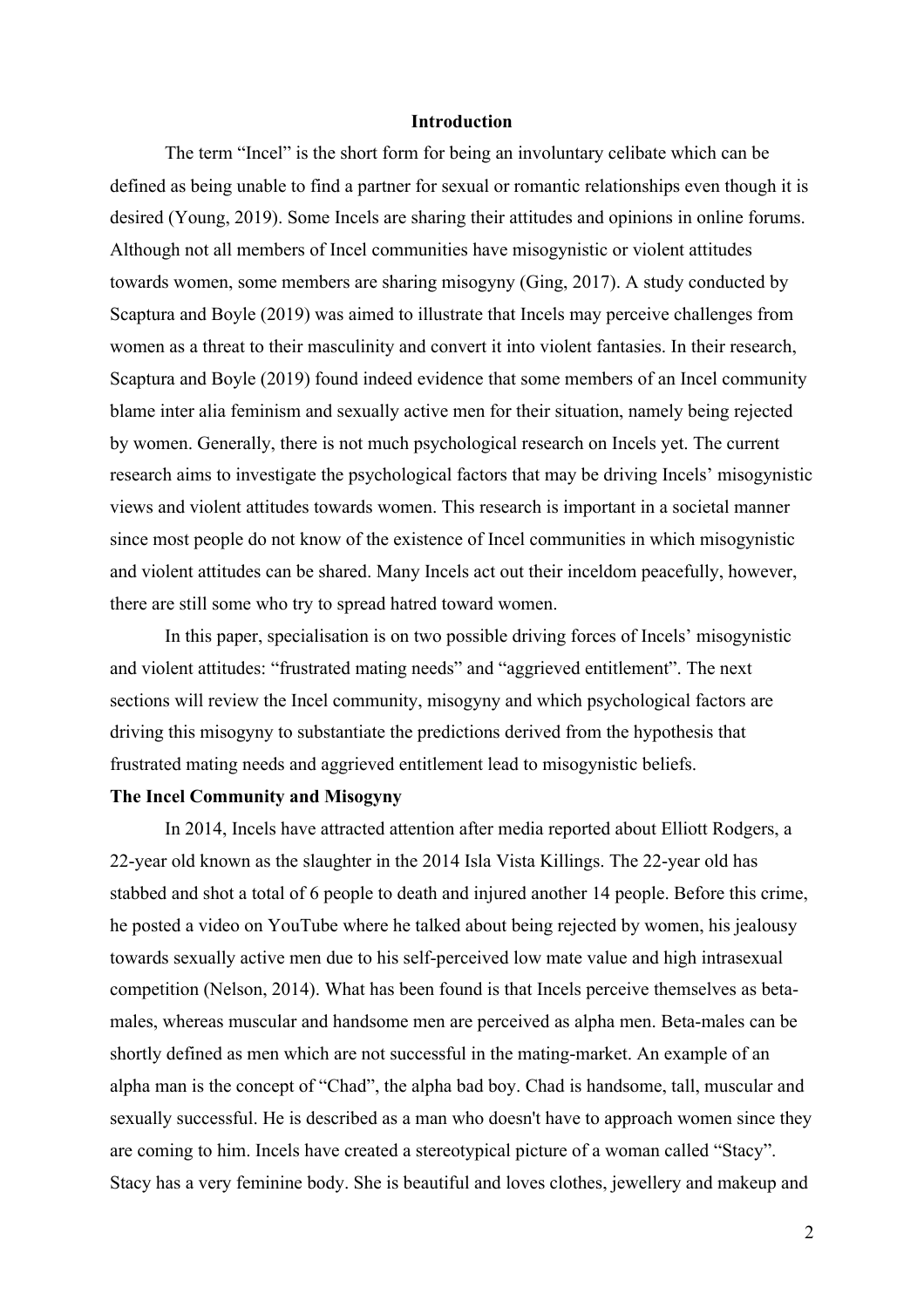is also called a "whore". Her lifestyle includes money since her rich dad or alpha man, who is also rich, offers her a good life (Hoiland, 2019).

Incels use women as an excuse to explain their problems with entering into a relationship and for their involuntary celibacy (Ging, 2017). Misogyny is getting more and more in the focus in Incel communities and it can be defined as "an unreasonable fear or hatred of women that takes on some palpable form in any given society" (Gilmore, 2001, p. 9). Also, women are perceived as the reason for Incels' isolation and loneliness. Misogyny is expressed in different ways. Most of the messages in which the hate of women is expressed involve hostility, aggression, intimidation, insults, sarcasm and an unfriendly tone (Turnage, 2007). The attacks against women also include illustrating women as unintelligent, hysterical or ugly. There are even fantasies about threatening, beating or raping women. Many users in online Incel forums are criticizing feminism since they are perceiving it as a threat to masculinity and even as a reason for loneliness and suicides in men (Ging, 2017). Data collected by Hoiland (2019) identifies the Incel ideology as violent extremism. An example for this violent extremism has been found on in the online forum Incels.Net, where a user wrote the statement: "Just the mere mention of women makes me want to go fuсking apeshit and destroy everything in sight. They want us all DEAD, because of things beyond our control, but apparently, we're the bad guys for resenting them for things WITHIN their control" (Incels.Net, 2020b, p.3). This assumption can be underlined by the widespread idea that an Incels' situation can only be improved by harming members of the outgroups, which in their case, involves attractive men and women (Hoiland, 2019).

#### **What Psychological Factors drive Incels' Misogyny?**

According to previously executed research, it can be stated that even though not all Incels are misogynistic and have violent attitudes towards women, there is indeed an indicator leading to the presumption that unfulfilled mate-seeking experiences and aggrieved entitlement may lead Incels to become frustrated and angry towards women. Unmet mateseeking motives were a factor of Rodger's frustration (Blommaert 2017; Larkin 2018).

Before killing and injuring innocent people, Elliott Rodgers has posted writings in which he stated "I am so angry, I am going to get even with you. Violence is the way you get even. (…) Violence in this case is revenge. It's retaliation." (Nelson, 2014, p. 1). By this statement, it becomes visible that a member of an Incel community got angry because of two factors: the feeling of being entitled to experience sexual activities with women and unmet mating needs. Rodgers was not able to have satisfied mate-seeking; thus, he took revenge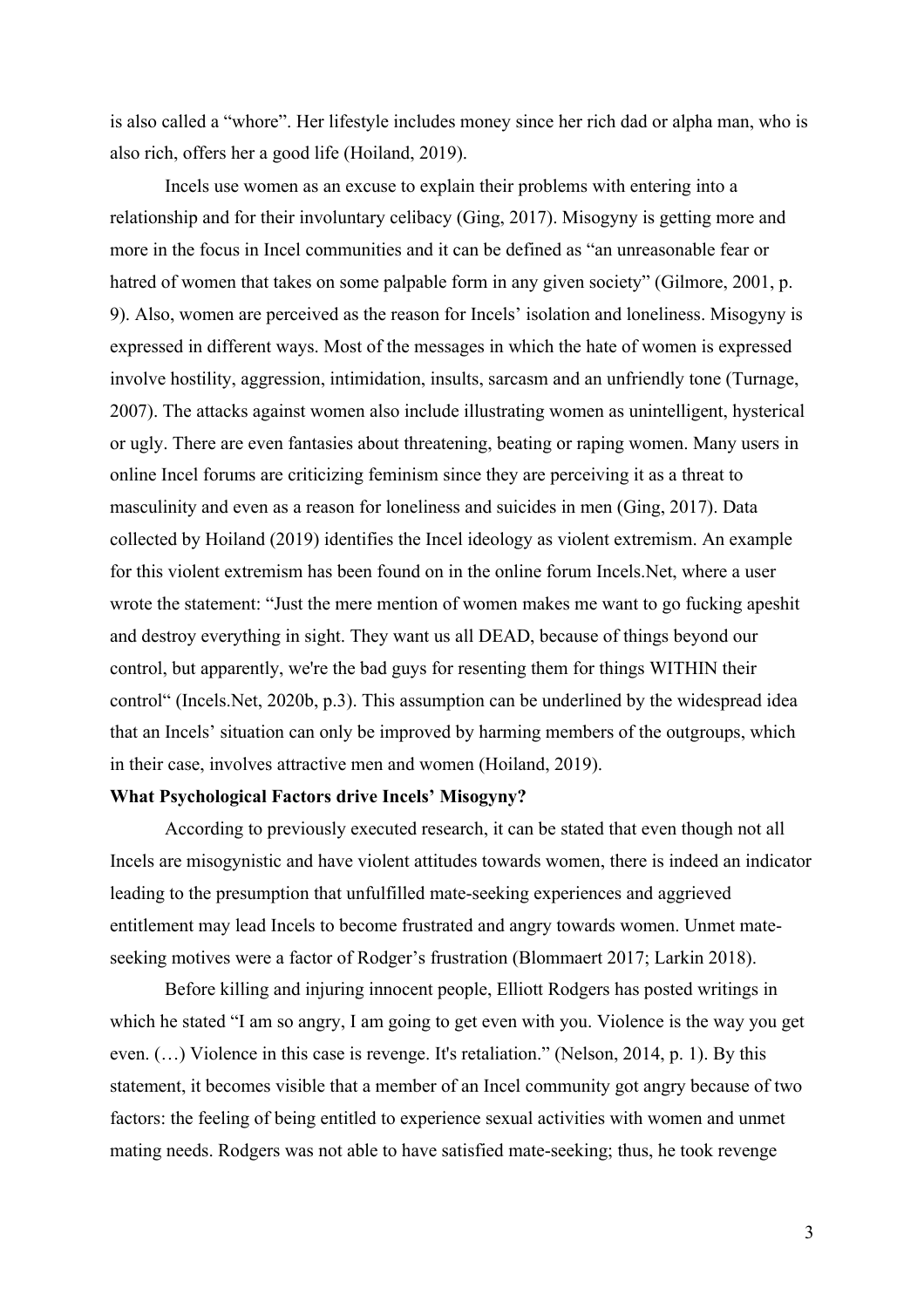with people he was blaming for his unfulfilled mate-seeking and entitlement, which, in his perception, were women and other men.

In Maslow's Pyramid of Needs, sex belongs to the physical needs of humans (Mcleod, 2007). In the fundamental motives framework, there is more elaboration on the need for sexual activity in humans (Schaller, Kenrick, Neel & Neuberg, 2017). According to Maslow, physical human needs such as sex become more important and desired when they are absent whereas the fundamental motives framework elaborates on the disadvantages of the desired and not fulfilled need of sex (Mcleod,2007; Schaller et al., 2017).

A possibility for growing violence and misogyny in Incels may be that Incels often talk about being sexually and romantically dissatisfied and frustrated. A hypothesis reinforcing the factor that unsatisfied mating needs may shape misogynistic and violent attitudes is the "frustrated mating needs" hypothesis. This hypothesis can be explained in terms of not being able to find a partner for a sexual or romantic relationship resulting in a feeling of not being masculine which can be transferred in frustration and a feeling of losing control (Fisher, 2010). Thus, by the feeling of a loss of control, men might search for a reason for their failure which is, in this case, a woman not willing to participate in a sexual or romantic relationship. This can result in growing anger and probably violent and misogynistic attitudes (Leek & Lewis-Elliott, 2018). Hines (2019) has found a correlation between mass shooters and being a member of an online community in which men can share unfulfilled mate-seeking experiences and even share sexist attitudes against women. Incels are blaming women for their unsuccessful mate-seeking attempts and are convinced that women prefer mate-seeking activities with genetically superior men (Ging, 2017; Hines, 2019). Scaptura and Boyle (2019) have researched that a few members of the Incel community evolve more extreme opinions against women, such as that women should be sex slaves and that Incels should show violence against women.

35% of responses from people who are involuntarily celibate show dissatisfaction, frustration or anger lacking sexual relationships and unfulfilled mate-seeking (Donnelly et al., 2001). Donnelly et al. (2001) state that there probably is a reciprocal relationship between involuntary celibacy and unhappiness, anger and depression. The negative feelings from involuntary celibacy can cause individuals to feel less self-confident and to be less open to sexual opportunities when they occur. The older Incels got without fulfilled mate-seeking and sexual activities, the more likely they were to view their situation as permanent. The same goes for singles: the longer the period without a partner, the more likely they were to view their celibacy as permanent (Donnelly et al., 2001).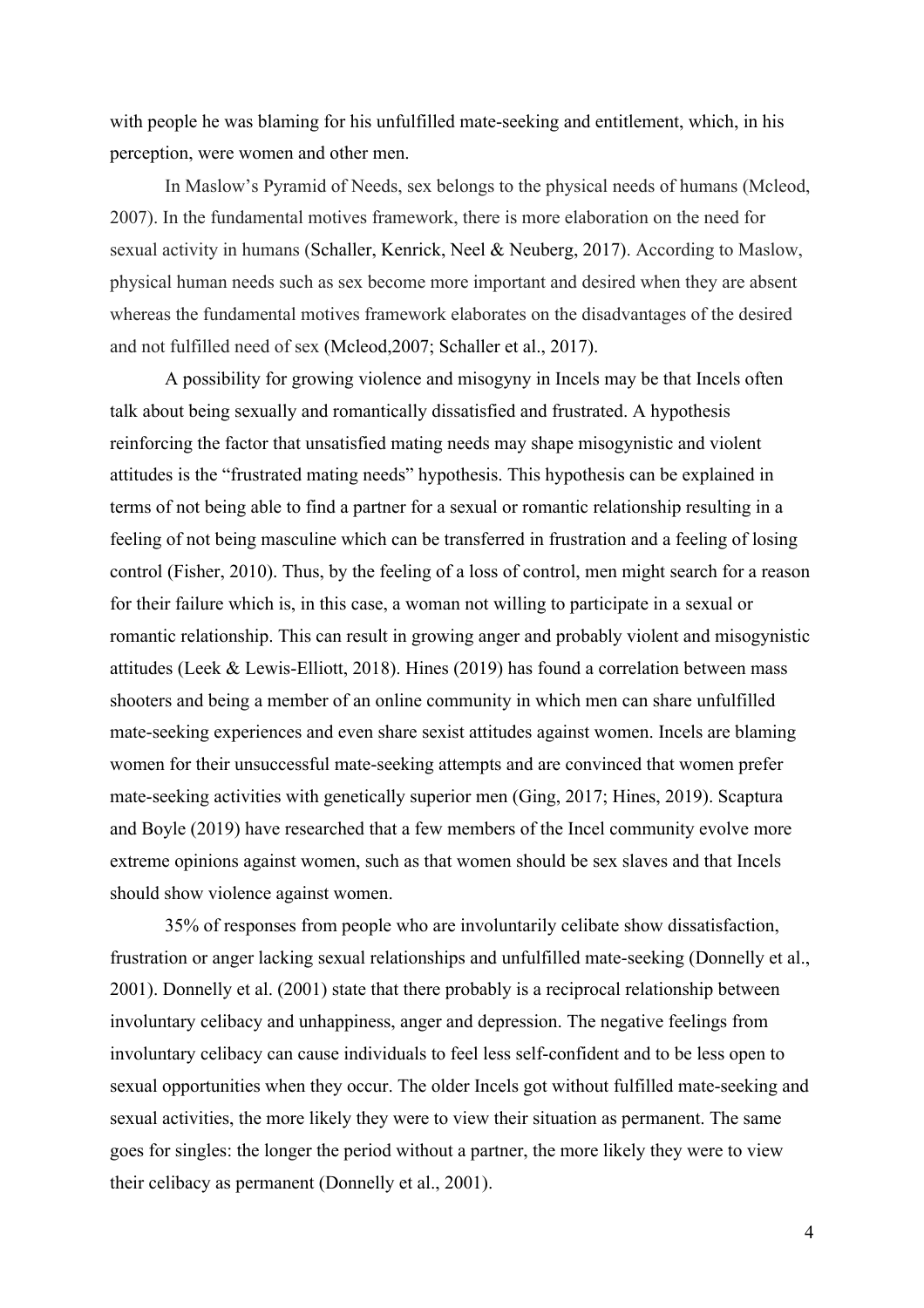As a consequence of involuntary celibacy, namely being rejected by women and not being able to fulfil sexual and desired activities, Kimmel is talking about entitlement (Kimmel, 2017). One possibility suggested by some researchers and occurring commonly in the media is the idea that Incels' misogyny is driven by their feeling of being entitled to sex. This assumption can be based on the "aggrieved entitlement hypothesis" explained by researcher such as Michael Kimmel (2020). According to Kimmel (2020), "aggrieved entitlement" can be described as anger growing in men perceiving it as their right to have sex and if they are not able to experience sexual activities, they are taking revenge against those who are not participating in those activities. In an interview, he states that the Santa Barbara shootings executed by Rodgers are an accurate example of what he describes as "aggrieved entitlement" (Kimmel, 2020). There is preeminent research done by Kalish and Kimmel (2010) indicating that aggrieved entitlement is a factor driving boys and men to commit mass shootings. This theory is explained by the fact that white men are disproportionately benefitting in economic, political and social systems. By the time, the status of men and women became more equal compared to the past but still, many men and boys are failing to adjust their perceptions, expectations and feelings of equity and entitlement (Leek & Lewis-Elliott, 2018).

#### **The Present Research**

The aim of the current study is to investigate to what extent Incels' misogynistic and violent attitudes towards women are driven by their unsatisfied mating needs and entitlement to sex. It is important to conduct this study since previously made research has already researched about unsatisfied mating needs and entitlement to sex but there was no in-depth research if violent attitudes and misogyny can be resulting from these two variables (Hines, 2019). Although misogyny and violent attitudes towards women can be found in Incel forums it can also be found outside of Incel population. This is why data for this research were collected from both individuals who are members of Incel forums as well as outside of Incel forums and have a mixed sample. To be able to research more in-depth this study is based on the research question: To what extent are Incels' misogynistic and violent attitudes towards women driven by their unsatisfied mating needs and entitlement to sex?

The hypothesis is stated as follow:

Incels' misogynistic and violent attitudes towards women are driven by their unsatisfied mating needs and feeling of entitlement to sex.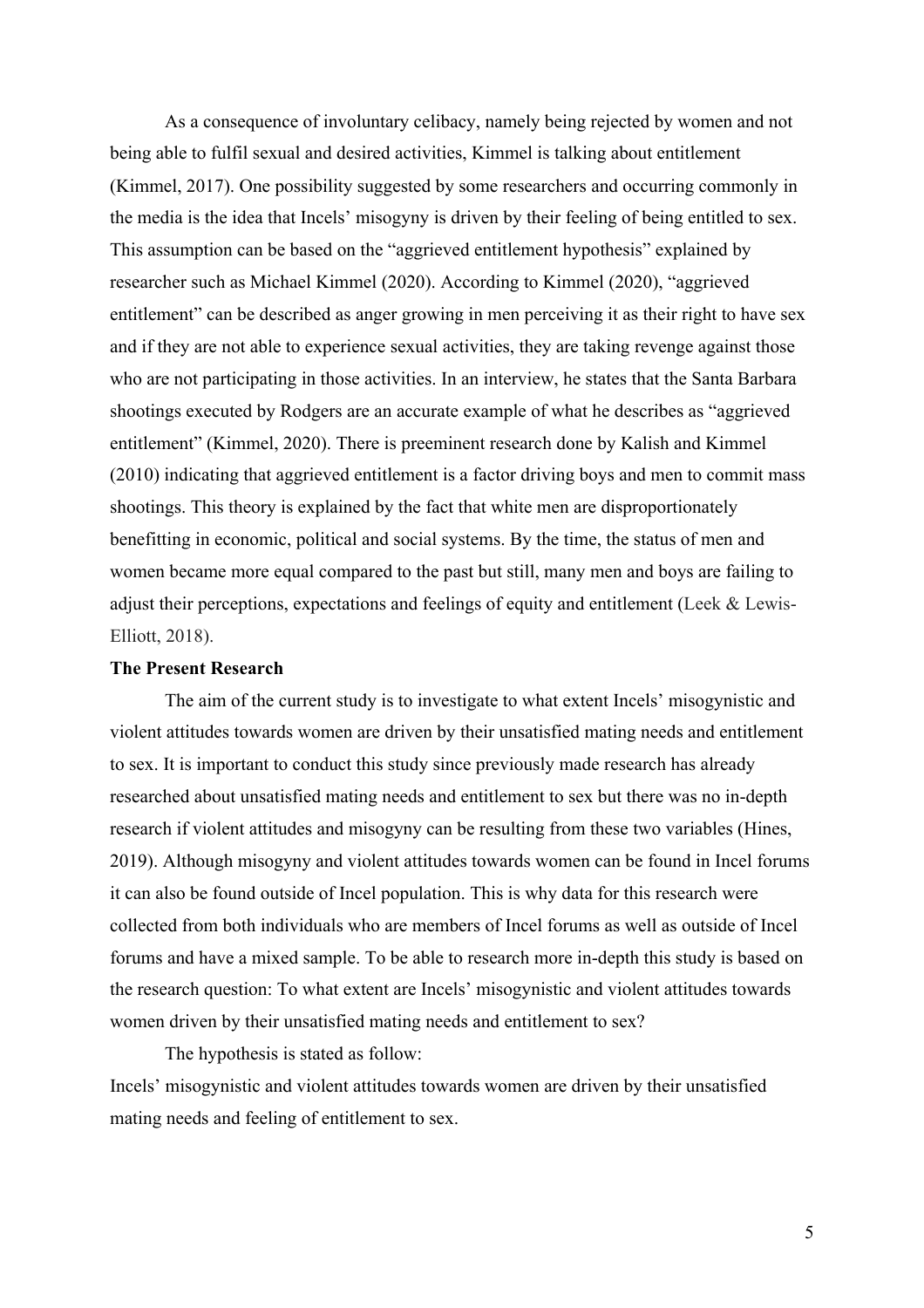#### **Method**

#### **Participants**

For this research it has been chosen to collect data from active members of online Incel forums and social media communities such as Facebook and subReddits. Also, the data collection takes place in different discord servers, which are online platforms for gamers and various online games since it is presumed that people spending a lot of time playing online games may tend to be Incels. Students from the University of Twente were also recruited through SONA in exchange for study credits. The participants are recruited through convenience sampling. The average age of the participants has been computed as 24.78 years with a standard deviation of 6.16. The age of the participants ranges from 18-52 years. There is approval for this research from the Ethics Committee of the University of Twente Faculty BMS for Psychology. After deleting data of participants being younger than 18 years old, not passing the attention checks or not answering all items, 139 participants were left. Of those participants, 28 identified themselves as Incels. The demographical characteristics of the participants are shown in Table 1.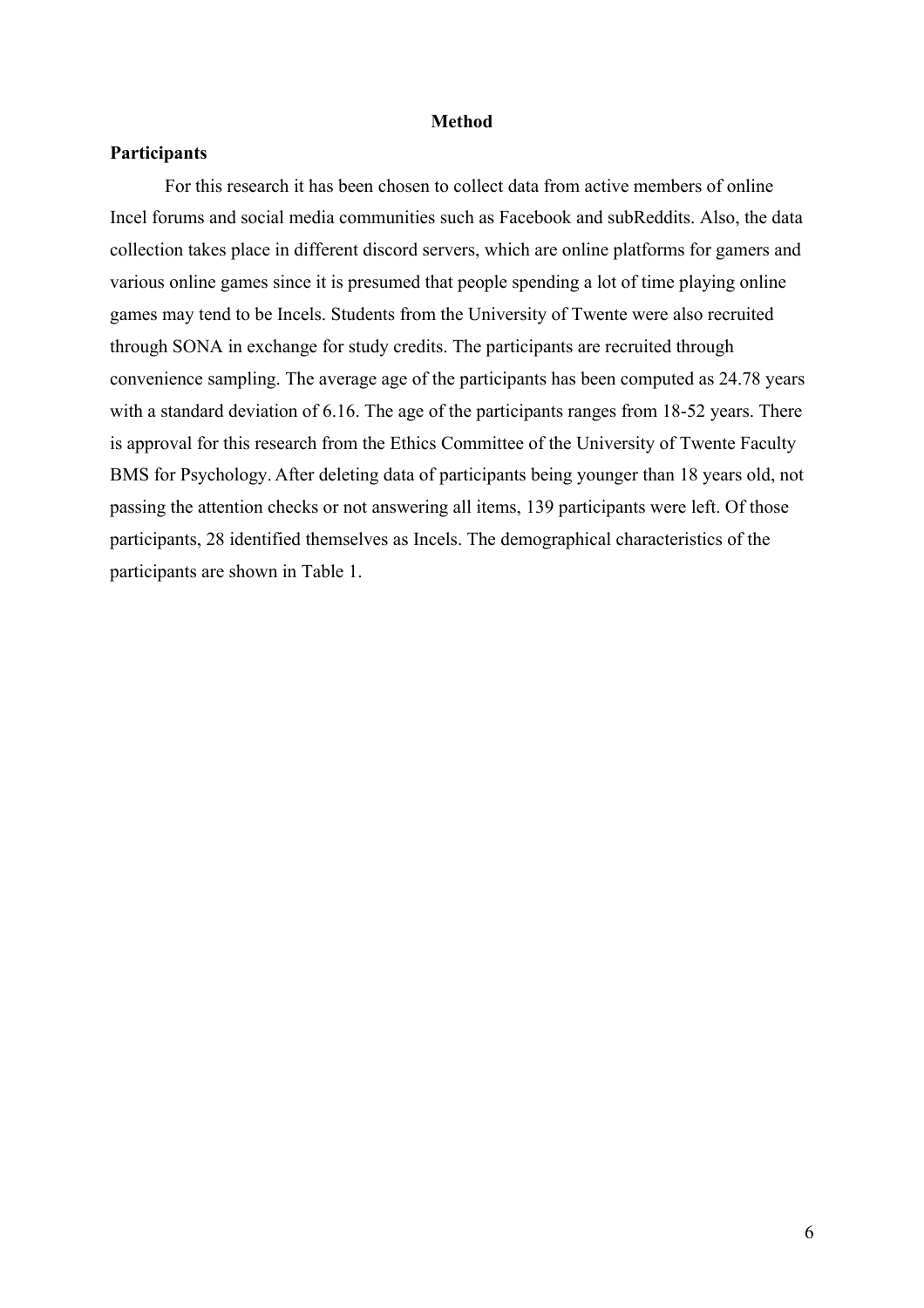| Variables                 | $D$ chographic Characteristics of the Kesponaents (18–157)<br>Frequency | $\frac{0}{0}$ |
|---------------------------|-------------------------------------------------------------------------|---------------|
| Sex                       |                                                                         |               |
| Male                      | 57                                                                      | 41.0          |
| Female                    | 79                                                                      | 56.8          |
| Other                     | $\overline{3}$                                                          | 2.2           |
| Nationality               |                                                                         |               |
| European                  | 73                                                                      | 52.5          |
| American                  | 30                                                                      | 21.6          |
| Canadian                  | 5                                                                       | 3.6           |
| Other                     | 20                                                                      | 14.4          |
| Ethnicity                 |                                                                         |               |
| White                     | 120                                                                     | 86.3          |
| <b>Black</b>              | 4                                                                       | 2.9           |
| Mixed race                | $\boldsymbol{7}$                                                        | 5             |
| Other                     | 8                                                                       | 5.7           |
| Education                 |                                                                         |               |
| Less than high-school     | $\mathbf{1}$                                                            | 0.7           |
| High-school graduate      | 64                                                                      | 46            |
| College graduate          | 22                                                                      | 15.8          |
| Undergraduate degree      | 39                                                                      | 28.1          |
| Master's degree           | 13                                                                      | 9.4           |
| <b>Employment status</b>  |                                                                         |               |
| Student                   | 80                                                                      | 57.6          |
| <b>Employed Full-time</b> | 34                                                                      | 24.5          |
| Employed part-time        | 8                                                                       | 5.8           |
| Unemployed                | 13                                                                      | 9.4           |
| Other                     | $\overline{4}$                                                          | 2.9           |
| Socio-economic status     |                                                                         |               |
| Very poor                 | 17                                                                      | 12.3          |
| Middle class              | 84                                                                      | 60.4          |
| Wealthy                   | 38                                                                      | 27.4          |
| Sexual orientation        |                                                                         |               |
| Heterosexual              | 93                                                                      | 66.9          |
| Homosexual                | $\tau$                                                                  | 5             |
| <b>Bisexual</b>           | 35                                                                      | 25.2          |
| Other                     | $\overline{4}$                                                          | 2.9           |
| Relationship status       |                                                                         |               |
| Not dating                | 53                                                                      | 38.1          |
| Casually dating           | 15                                                                      | 10.8          |
| <b>Exclusively dating</b> | 43                                                                      | 30.9          |
| Living together/engaged/  | 28                                                                      | 20.1          |
| married                   |                                                                         |               |

Table 1 *Demographic Characteristics of the Respondents (N=139)*

### **Materials**

This study was part of a larger project investigating motives and mental health characteristics of Incels. Thus, the survey included a variety of measures and instruments that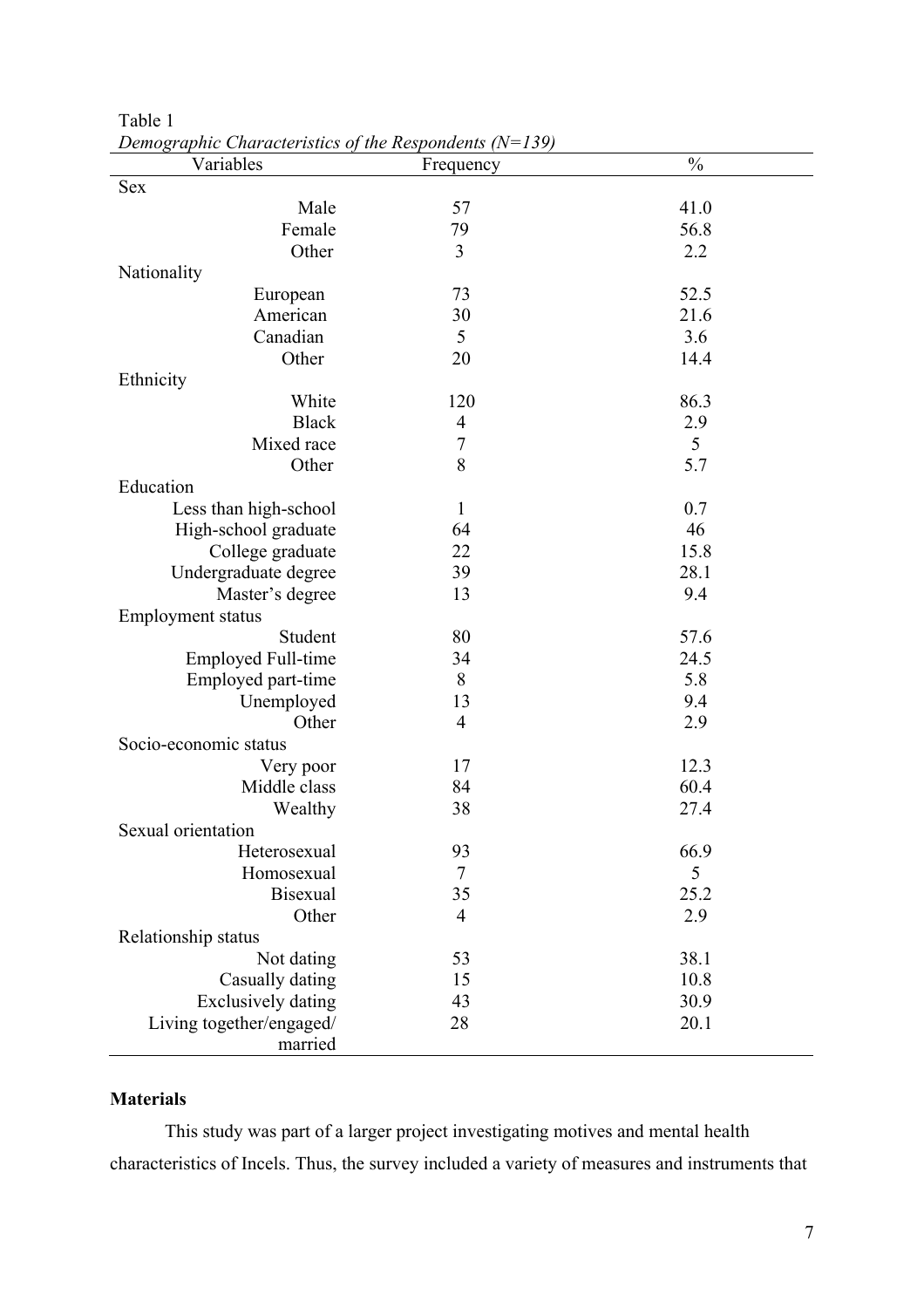are not relevant to this study. In this paper, only the measures and scales that are relevant to the current study are presented.

The data collection took place by an online survey in which participants had to fill in demographic questions, their Incel status, amount of activity in Incel forums or groups and their level of Inceldom (Appendix A). Attention check items such as  $\Lambda$  If you are reading this, please select , slightly disagree"" were used to check if the participants were completing the survey consciously. For all scales, participants had to fill in 7-point-likert scales with the starting point , strongly disagree" to the endpoint , strongly agree".

#### *Sexual Entitlement*

For this research, 7 items taken from the Sexual Narcissism Scale (Widman & Mcnulty, 2010) and the last 2 items taken from the Hanson Sex Attitudes Scale (Hanson, Gizarelli & Scott, 1994) were chosen to compute the variable "entitlement". An example item of the Sexual Narcissism Scale is: "I am entitled to sex on a regular basis." (Widman & McNulty, 2010). An example of the Hanson Sex Attitudes Scale is: "Women should oblige men's sexual needs" (Hanson et al., 1994). Initial reliability statistics show an  $\alpha$  = .88 which is highly reliable. Factor analysis for this scale has been computed since items of different scales has been combined to a new scale to gather data of sexual entitlement. The factor analysis shows that all used items contribute to the variable "entitlement" since all loadings are positively loaded above 0.50 (Appendix, B). The scale was created by averaging all the items.

#### *Frustrated Mating Needs*

4 items taken from the Hanson Sex Attitude Questionnaire and 6 items created by the researcher were chosen to measure "Frustrated Mating Needs". An example item of this is: "I am often sexually frustrated." (Hanson et al., 1994). The reliability has been computed as  $\alpha$  = .96 which is highly reliable. Factor analysis has been computed for this scale to check if all items contribute to the variable "frustrated mating needs" (Appendix, C). Since all factors are positively loaded above 0.50, all items contribute to the variable. The scale was created by averaging all the items.

#### *Misogynistic Beliefs*

The construct "misogynistic beliefs" has been measured by two scales: The Acceptance of Modern Myths About Sexual Aggression Scale (Gerger, Kley, Bohner & Siebler, 2007) and Hostility Towards Women Scale (Hanson et al., 1994). In total, 10 items of the Acceptance of Modern Myths About Sexual Aggression Scale has been included in the survey. An example item of this scale is: "When a woman starts a relationship with a man,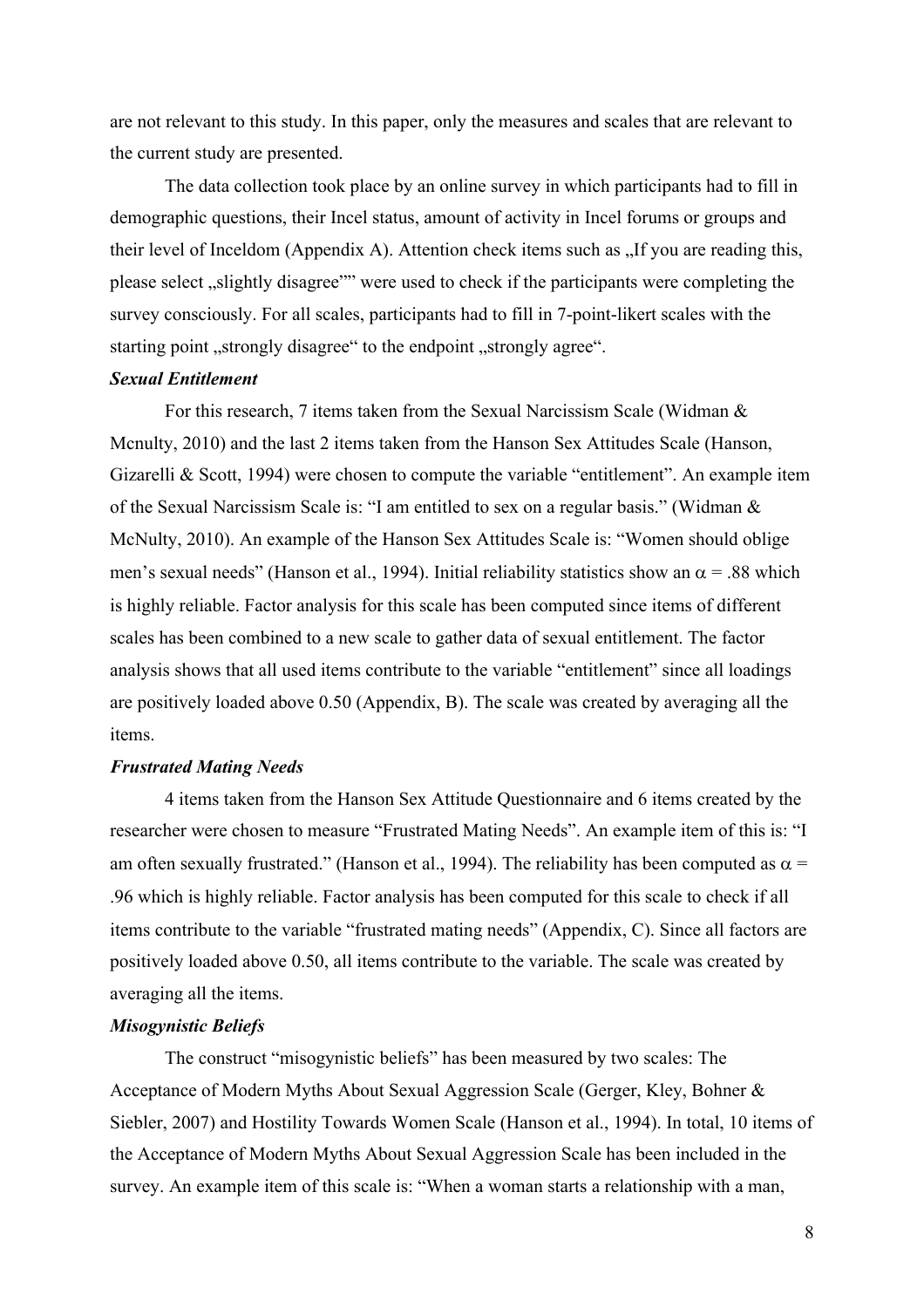she must be aware that the man will assert his right to have sex." (Gerger et al., 2007). Cronbach's alpha has been computed as  $\alpha$  = .94 which is highly reliable. The Hostility Towards Women Scale is a 10 item scale which has also been included in the survey. An example item for this scale is: "(Other) women are responsible for most of my troubles." (Check, 2014). The items show  $\alpha = .72$  which has acceptable reliability. The calculation of the factor analysis shows that the items contribute to the variable "misogynistic beliefs" since all factors are positively loaded above 0.50. The two scales were created by averaging their respective items.

#### **Design & Procedure**

This cross-sectional study has been conducted during April 2020. The participants first had to read the consent page. After agreeing to the consent form, participants completed demographic questions involving their age, gender, nationality, ethnicity, socio-economic status, sexual orientation and relationship status. After that, they had to complete the measuring sexual entitlement, frustrated mating needs, and misogynistic beliefs (The Acceptance of Modern Myths About Sexual Aggression Scale and the Hostility Towards Women Scale) (see Appendix D, E, F and G). At the end of the survey, participants were thanked and debriefed. They were offered to enter their email address for the possibility to win an amazon raffle. The duration of completing the survey took approximately 20 minutes. **Data Analysis**

To analyse the data, the program IBM SPSS Statistics 26 has been used. To examine the sample characteristics, descriptive statistics and frequencies were computed on the demographic variables. Because not enough Incels participated in the data collection, data of non-Incels is included in the results. Data of male and female participants has been used since the trend for the data was exactly the same. A reliability analysis to compute Cronbach's alpha has been executed for each measurement construct. To test the previously stated hypothesis: "Incels' misogynistic and violent attitudes towards women are driven by their frustrated mating needs and feeling of entitlement to sex.", first Pearson correlations were used to gather information about the correlation of the variables of sexual entitlement, frustrated mating needs and misogynistic beliefs. Then a multiple regression has been conducted with "entitlement" and "frustrated mating needs" as the predictor variables and misogynistic beliefs as the outcome variable..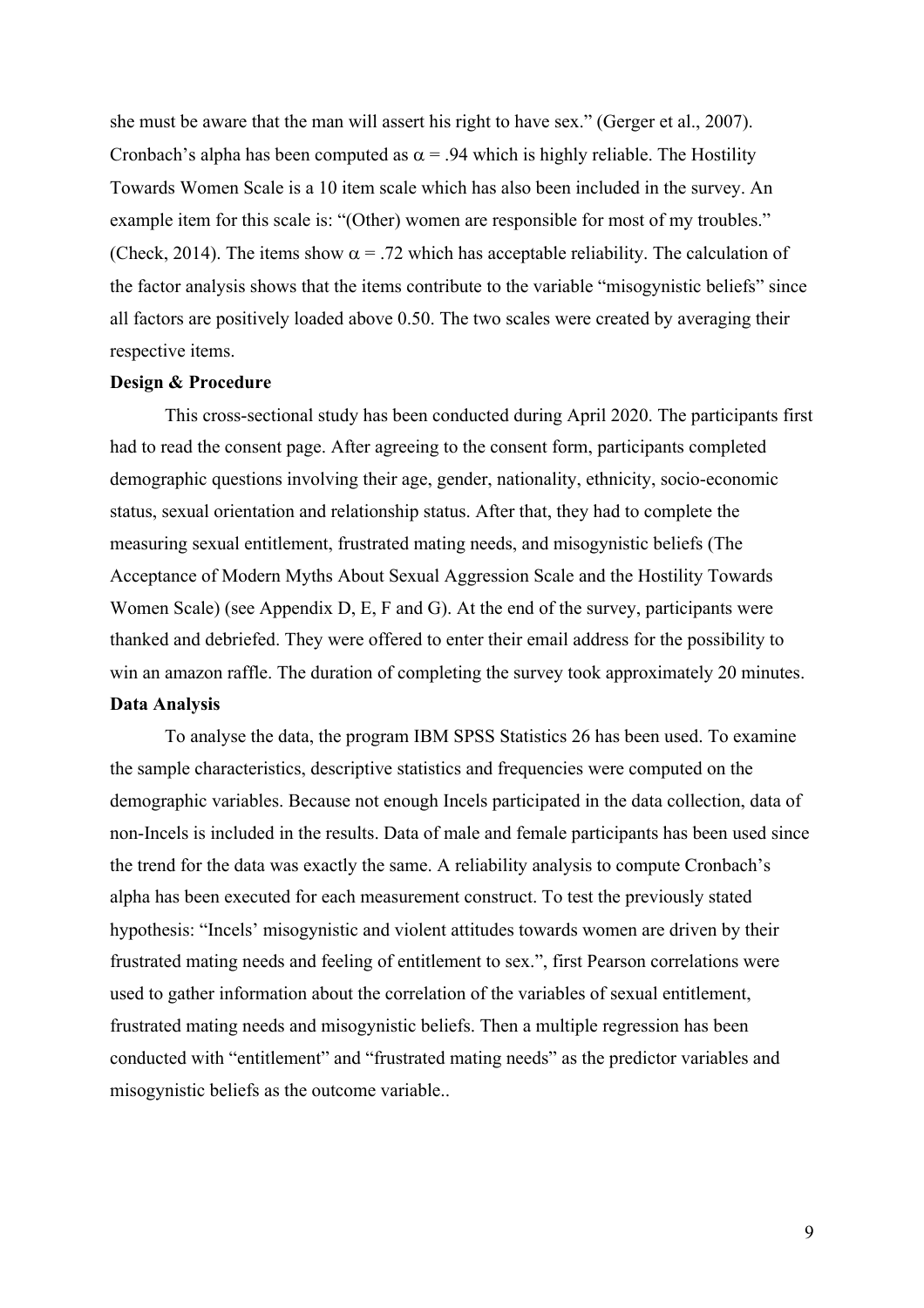#### **Results**

#### **Test of the hypothesis**

Pearson correlation tests showed significant and positive correlations between entitlement and frustrated mating needs  $(r = .26)$ , entitlement and acceptance of modern myths about sexual aggression ( $r = .61$ ), entitlement and hostility towards women ( $r = .48$ ), frustrated mating needs and acceptance of modern myths about sexual aggression  $(r = .40)$ , frustrated mating needs and hostility towards women  $(r = .37)$  and between the acceptance of modern myths about sexual aggression and hostility towards women  $(r = .69)$ .

The multiple regression results showed that when Acceptance of Modern Myths About Sexual Aggression Scale was regressed on entitlement and frustrated mating needs, the model summary was significant,  $R^2 = .44$ ,  $F(147) = 56.04$ ,  $p < .001$ . Similarly, the model summary with entitlement and frustrated mating needs regressed on Hostility towards Women Scale was also significant,  $R^2 = .29$ ,  $F(148) = 30.37$ ,  $p < .001$ . As it can be seen in Tables 2 and 3, sexual entitlement and frustrated mating needs were both significantly predicting rape myths acceptance and hostile attitudes towards women. These results support the hypothesis.

| $\cdot$    |                |            |              | ပပ    |      |
|------------|----------------|------------|--------------|-------|------|
|            | Unstandardized |            | Standardized |       |      |
|            | Coefficients   |            | Coefficients |       |      |
|            |                | Std. Error | <b>B</b> eta |       | Sig. |
| (Constant) | .338           | .249       |              | 1.359 | .178 |
| <b>FMN</b> | .187           | .071       | .215         | 2.650 | .010 |
| ENT        | .615           | .080       | .626         | 7.703 | .000 |
|            |                |            |              |       |      |

*Table 2: Coefficients Acceptance of Modern Myths About Sexual Aggression Scale*

*Note: ENT = entitlement FMN = frustrated mating needs*

|            | Unstandardized |            | Standardized |        |      |
|------------|----------------|------------|--------------|--------|------|
|            | Coefficients   |            | Coefficients |        |      |
|            |                | Std. Error | <b>B</b> eta |        | Sig. |
| (Constant) | 17.449         | 1.64       |              | 10.636 | .000 |
| <b>FMN</b> | 1.480          | .404       | .263         | 3.662  | .010 |
| <b>ENT</b> | 3.062          | .535       | .411         | 5.719  | .000 |

*Table 3: Coefficients Hostility Towards Women Scale*

*Note: ENT = entitlement FMN = frustrated mating needs*

#### **Discussion**

The aim of this research was to investigative which psychological factors may drive Incels' violent and misogynistic attitudes towards women. The current study investigated if being sexually entitled and having frustrated mating needs results in having misogynistic and violent attitudes. Although this study was aimed to research Incels' misogynistic and violent attitudes, those attitudes have been also measured in participants describing themselves as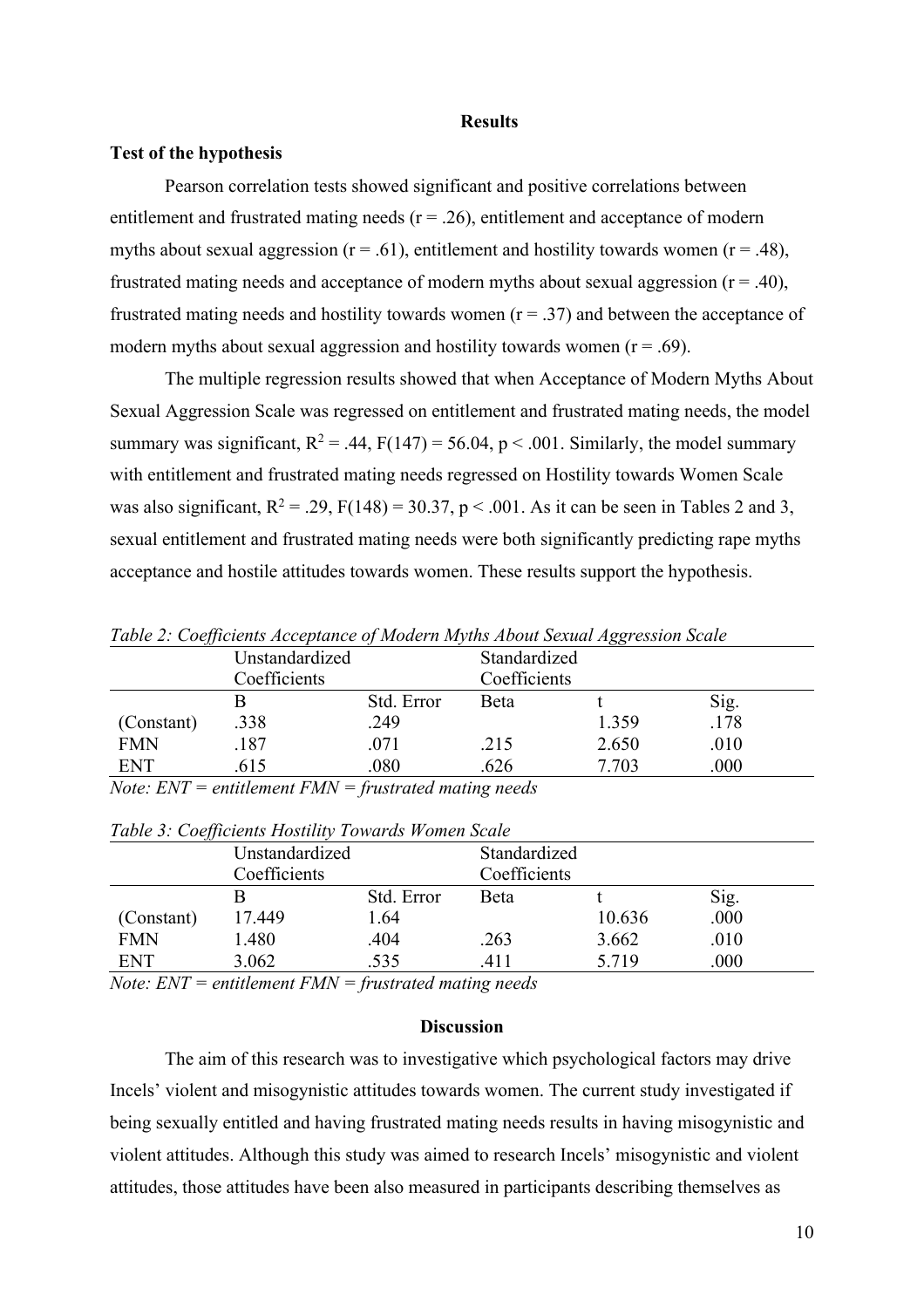non-Incels.

As already mentioned in the results section, the findings are significant thus H1: "Incels' misogynistic and violent attitudes towards women are driven by their unsatisfied mating needs and feeling of entitlement to sex." is supported. By conducting this research, it can be stated that the psychological factors "entitlement" and "frustrated mating needs" are leading to misogyny and violent attitudes towards women. Decreasing those factors should decrease misogyny and violent attitudes towards women as well. To become able to decrease those factors, their causes have to been found and diminished.

Research of Hoffman, Ware and Shapiro has investigated the constructs of aggrieved entitlement and revenge. In their research, it is further explained that aggrieved entitlement can lead to a feeling of humiliation in men since they might feel a loss of masculinity if they are not able to execute sexual activities. The feeling of humiliation can result in distress and anger which in turn can result in misogyny and violent attitudes towards women since women are blamed for the Incels' humiliation. Furthermore, Hoffman et al. (2020) state that aggrieved entitlement has been a central factor in mass shootings before and grows since the birth of the Incel community. This finding sits well with the hypothesis that entitlement results in violent and misogynistic attitudes towards women.

The finding that frustrated mating needs lead to misogynistic and violent attitudes towards women can be explained by the fundamental motives framework which already has been mentioned earlier in the introduction. According to this framework, a desired and not fulfilled need of sex leads to disadvantages in an individual (Mcleod,2007; Schaller, Kenrick, Neel & Neuberg, 2017). Combining this with the research of Scaptura and Boyle (2019) who investigated that some members of Incel communities already have the opinion that violence should be applied against women, it can be assumed that due not being able to have sexual activities or find a mate, anger and violent attitudes towards women and misogyny can grow. Research of Hines (2019) already indicated a correlation between violent attitudes towards women and being an Incel. In a study of Ging (2017) and Hines (2019) it has been found that Incels who are not able to perform satisfying mate-seeking are blaming women and other men for their situation which presumably may also lead to growing anger and a feeling of having to take revenge on those who are responsible for their situation.

#### **Strengths, Limitations and Recommendations for Future Research**

There were several limitations in the present study that should be considered and addressed to future studies. First of all, it has to be mentioned that the idea of the study was to conduct research about Incels. This idea had to be changed since it was more difficult than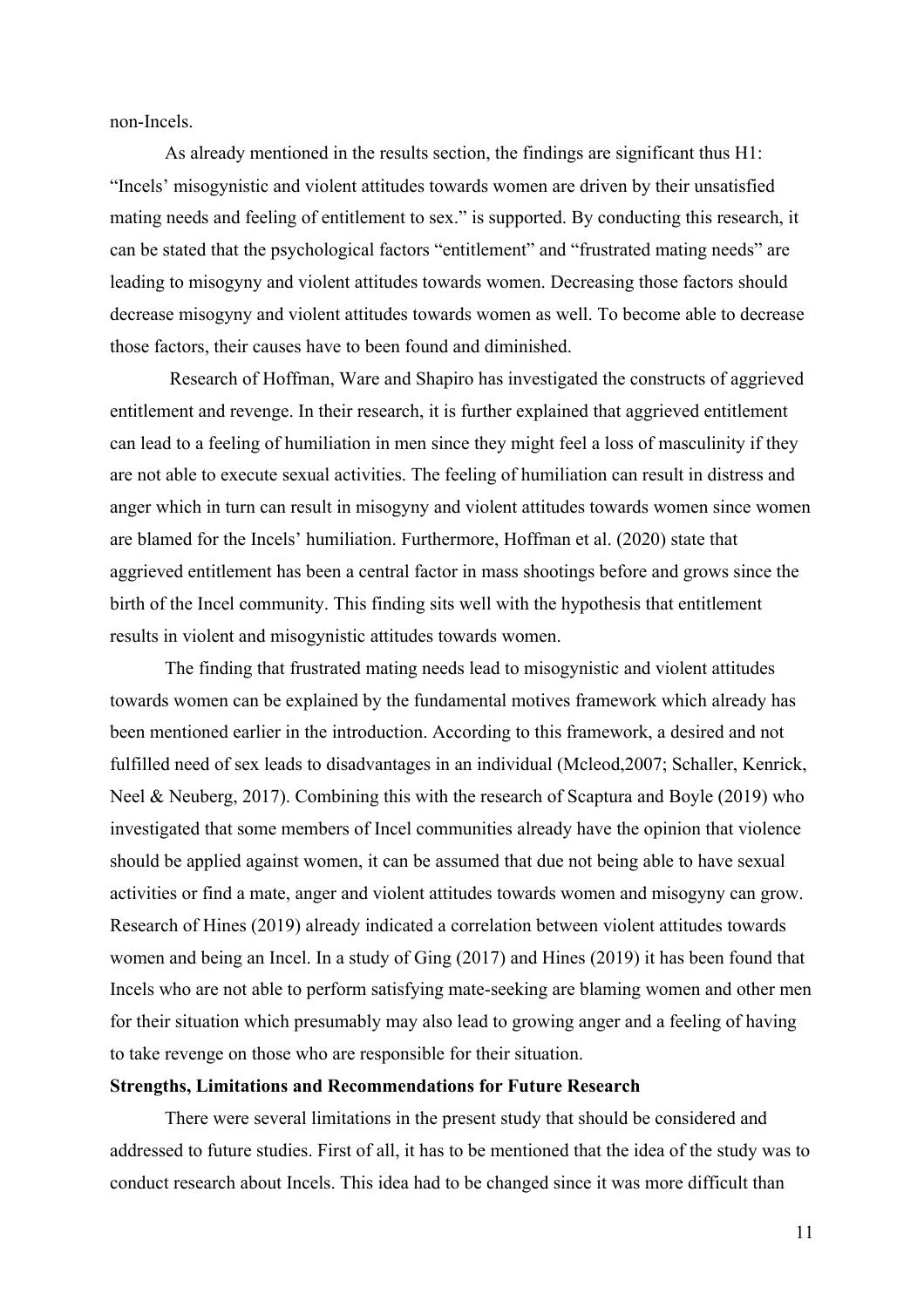expected to find enough Incels volunteering to take part in the data collection. Because not enough Incels could have been found, data of non-Incels has been included in the results. Thus, a generalisation of the findings, that Incels having frustrated mating needs and entitlement to sexual activities show more misogynistic and violent attitudes towards women, cannot be ensured. To become able to ensure a better generalisation of the findings, future research should aim to find more Incel participants and exclude all non-Incels. As mentioned before, it is not easy to find Incels participating in studies, but since it has been already found that entitlement and frustrated mate-seeking are strong indicators for misogyny and violent attitudes towards women, indication might be stronger in an Incel sample.

Another limitation of the research on Incels may be the fact that some Incels get angry when asking them to participate in a study. As researchers, this experience has been made when reaching to members of Incel forums, social media, subReddits and several discord servers. It had to be dealt with insults and assumptions that Incels were misused as "lab rats". There was a situation on Facebook in which an Incel participant got angry because of the item: "I would rape someone if I know that I would not be caught and/or punished.". The Incel reported that it was abusive to ask him to answer an item asking if he would rape someone if he would not get punished for it. He accused the researcher to have the belief that every Incel would rape someone if there were no consequences. To decrease those negative behaviours, researchers should spend more time by talking face-to-face to Incels and explaining to them that they are understood and not misused for data collection. This can be done by using qualitative methods such as interview studies to gather information for future research. Incels should have the feeling of being worthy as individuals and a part of our society.

A reason that this study did not collect enough data of Incels may be the limited time frame of a 5-weeks data collection. Future researchers should ensure having a longer time frame to become able to collect enough data. The limited time frame can be also perceived as a strength. Even though there was only this limited time frame, 28 Incels living all around the globe who participated in the data collection have been found. This could lead to the assumption, that having for instance more time to collect data, the sample of Incels could also become bigger. The fact that 28 Incels have participated in this study can be a motivation for future research to invest time in researching more about Incels. Another strength was the high reliability of the measurement constructs used in this report which are the Sexual Narcissism Scale (Widman & Mcnulty, 2010), the Hanson Sex Attitudes Scale (Hanson et al., 1994), the Acceptance of Modern Myths About Sexual Aggression Scale (Gerger et al., 2007) and the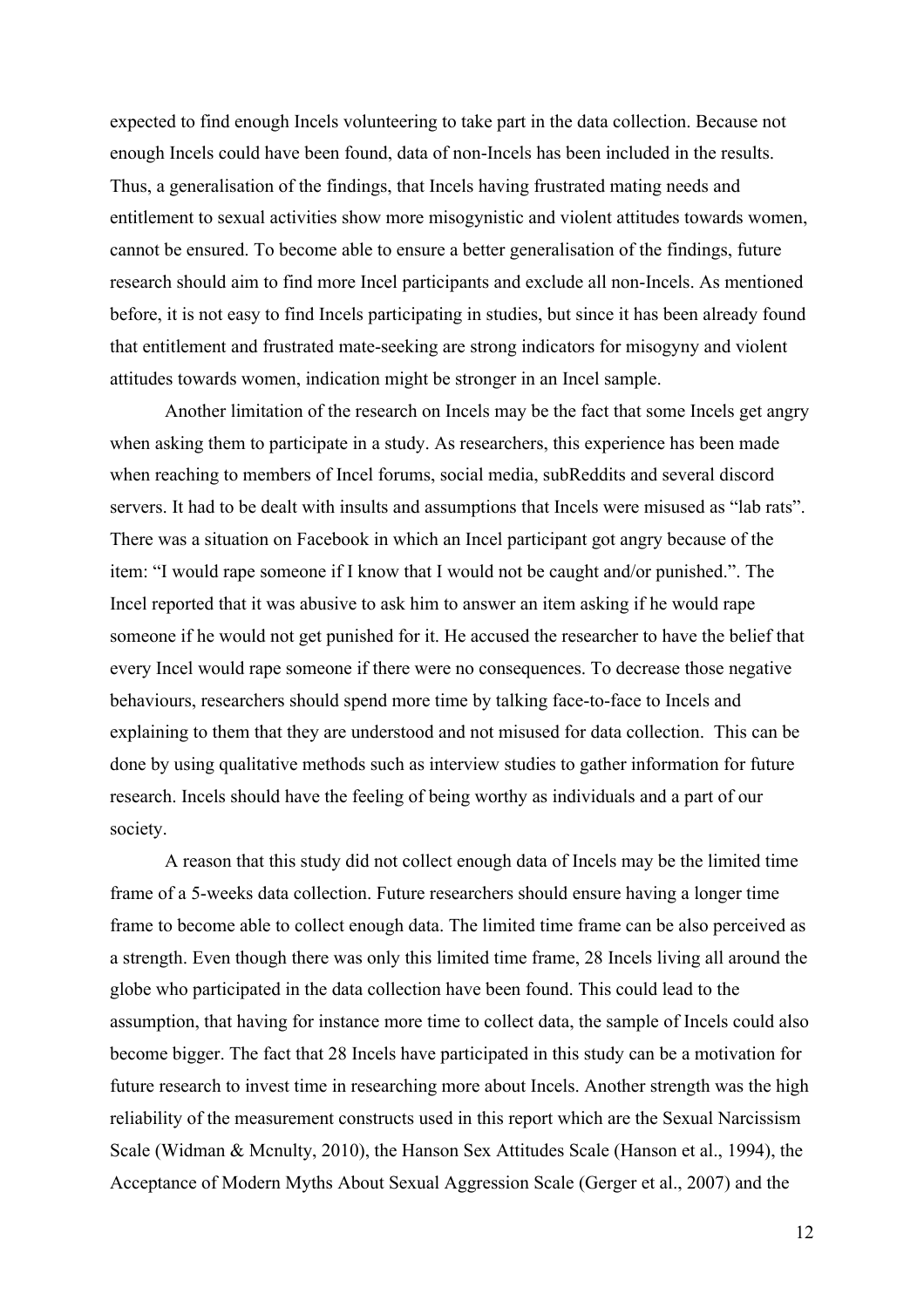Hostility Towards Women Scale (Hanson et al., 1994).

What has been recognized during this research is that Incels can be found in different surroundings and settings even though some individuals have not heard about Incels before and would not be able to characterise them as Incels. When meeting an Incel, it is important to not just categorise this individual as Incel but to take into account that this person might be lonely or anxious. Everyone might know individuals from different surroundings such as classes, work or even online games and some of them might be confident enough to share negative parts of their lives, that they wish to find a mate, for instance. When this happens, sensitivity and understanding should be shared so that those individuals feel understood and heard. When asking Incels to participate in a study it should be ensured that Incels have not been chosen because they are perceived negatively or perceived as "lab rats". Instead, trustful relationships should be built to ensure comfortableness in the participants and a higher probability of receiving honest answers. To protect those individuals, as a researcher, more sensibility has to be shown in reaching out to them. It has to be ensured that they are understood and accepted. By building a trusting relationship with members of Incel communities, there may be a greater insight into their mental health, perceptions, intentions and feelings. By this, more reliable and honest answers on the researched questions can be expected. Future research should not only focus on researching Incels but also on understanding them and especially on helping them. There are Incels all around the globe and researchers should try to compile an intervention to help those of them who are not satisfied to be an Incel. As shortly mentioned in the materials section, similar results of entitlement to sex and frustrated mating needs resulting in misogynistic and violent attitudes towards women have been also found in women. It could be interesting to study this relationship more indepth with a large sample of women.

#### **Conclusion**

Despite the previously named limitations, the present study contributes to the overall knowledge and understanding of members of Incel communities. This report provides novel and empirical evidence on the role of Incels' and non-Incels' feelings of entitlement to sex and frustrated mating needs leading to violent and misogynistic attitudes towards women. Based on this report, it cannot be generalised that Incels who have frustrated mating needs and a feeling of entitlement to sex have misogynistic beliefs since only 28 Incels participated. Still, it can be generalised that those variables lead to violent and misogynistic attitudes in general. In further research including the previously named recommendations and having a large sample of only Incel participants, those constructs could be investigated further to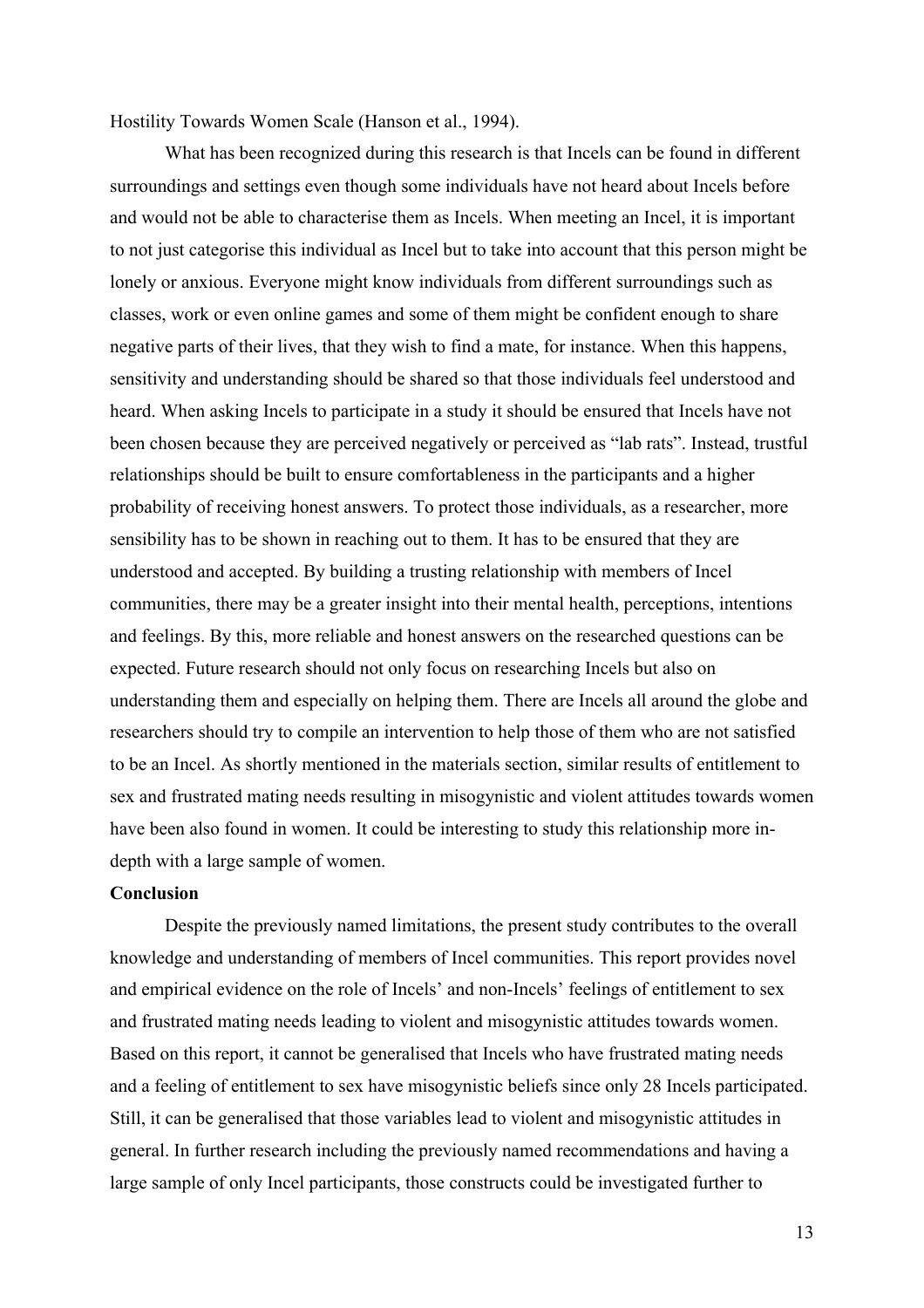become able to generalise those findings. If those findings will be supported in larger samples and will be afterwards generalised, it is important to investigate the reasons for the negative attitudes towards women which already has been started in this research. If this would be the case, interventions could be compiled to reduce those negative attitudes and hopefully decrease the number of violent and misogynistic attitudes towards women in Incels such as by Elliot Rodger's.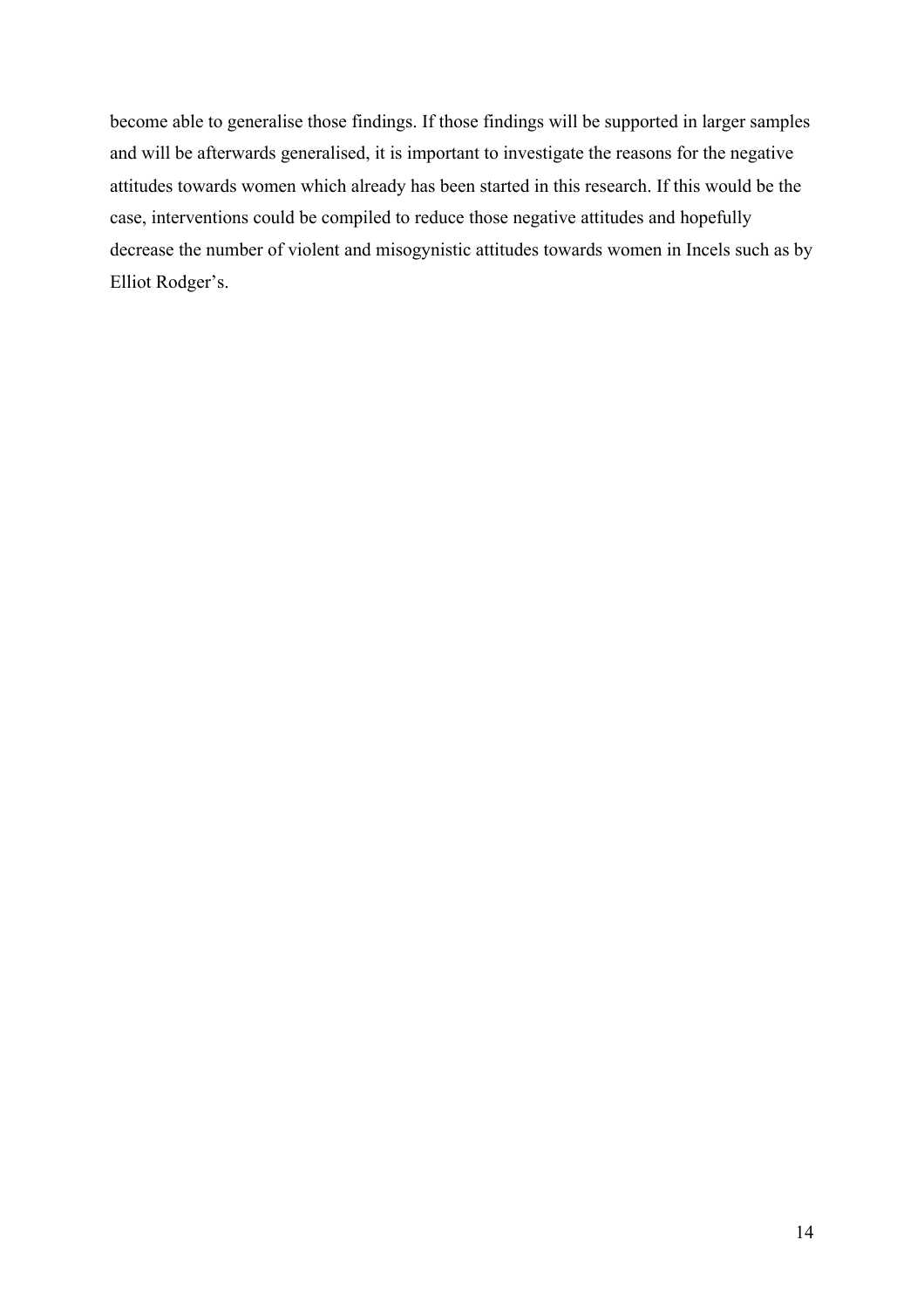#### **References**

- Allen, M., D'ALESSIO, D. A. V. E., & Brezgel, K. (1995). A meta‐analysis summarizing the effects of pornography II aggression after exposure. *Human communication resear h*, *22*(2), 258-283. https://doi.org/10.1111/j.1468-2958.1995.tb00368.x
- Allen, M., D'Alessio, D., & Emmers-Sommer, T. M. (1999). Reactions of criminal sexual offenders to pornography: A meta-analytic summary. *Annals of the International Communication Association*, *22*(1), 139-169.
	- https://doi.org/10.1080/23808985.1999.11678961
- Bancroft, J. (2008). *Human sexuality and its problems*. Elsevier Health Sciences. https://doi.org/10.1016/b978-0-443-05161-6.00002-1
- Beall, A. T., & Schaller, M. (2019). Evolution, motivation, and the mating/parenting trade off. *Self and Identity*, *18*(1), 39-59. https://doi.org/10.1080/15298868.2017.1356366
- Blommaert, Jan. 2017. "Online-offline Modes of Identity and Community: Elliot Rodger's Twisted World of Masculine Victimhood." Tilburg Papers in Culture Studies 200. Retrieved March 7, 2020, from: https://biblio.ugent.be/publication/8551305/file/8551306.pdf
- Check, J. V. P. (2014). The hostility toward women scale. Thesis, University of Manitoba,
- Manitoba. Retrieved March 21, 2020, from: http:/hdl.handle.net/1993/23279
- Colleoni, Elanor, Alessandro Rozza, and Adam Arvidsson. 2014. "Echo Chamber or Public Sphere? Predicting Political Orientation and Measuring Political Homophily in Twitter Using Big Data." Journal of Communication 64(2):317–32. https://doi.org/10.1111/jcom.12084
- Collins, B. A HORROR TALE OF MALE ENTITLEMENT: JACK THE RIPPER AN
- Costanzo, M. L. (2018). On internalized oppression and sexualized violence in college women. Retrieved April 18, 2020, from: https://scholarworks.umt.edu/etd/11264
- Donnelly, Denise, Elisabeth Burgess, Sally Anderson, Regina Davis, and Joy Dillard. 2001. "Involuntary Celibacy: A Life Course Analysis. "The Journal of Sex Research 38(2):159–69. https://doi.org/10.1080/00224490109552083
- Fisher, M. (2010). Capitalist realism: Is there no alternative? Winchester, UK: Zero Books. https://doi.org/10.5040/9781501346699.ch-002
- Gerger, H., Kley, H., Bohner, G., & Siebler, F. (2007). The acceptance of modern myths about sexual aggression scale: Development and validation in German and English.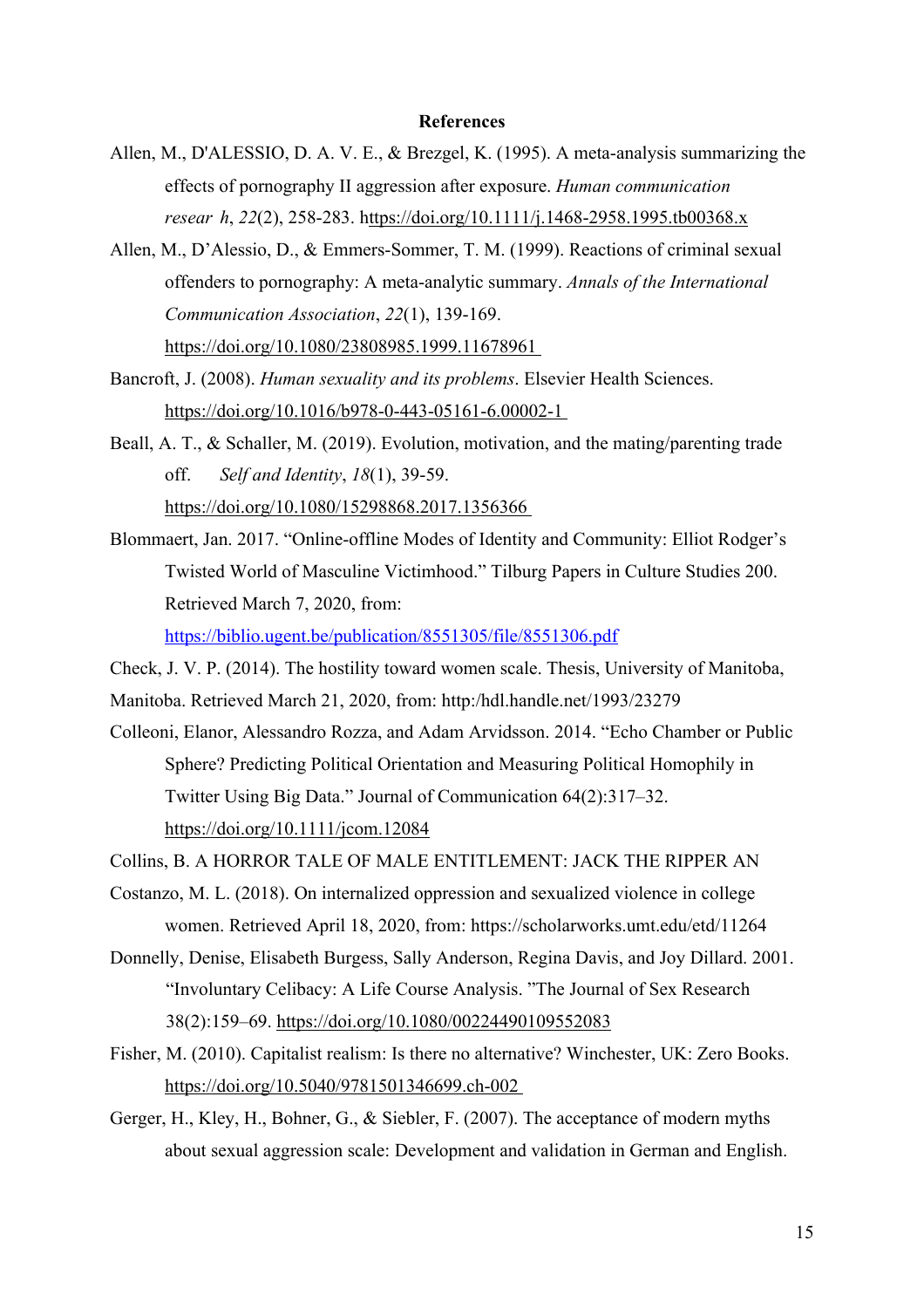*Aggressive Behavior: Official Journal of the International Society for Research on Aggression*, *33*(5), 422-440. https://doi.org/10.1002/ab.20195

- Gilmore, David D. 2001. Misogyny: The Male Malady. Philadelphia: University of Pennsylvania Press. https://doi.org/10.9783/9780812200324
- Ging, D. (2017). Alphas, betas, and incels: Theorizing the masculinities of the manosphere. Men and Masculinities, 22, 638–657. https://doi.org/10.1177/1097184x17706401
- Hines, A. (2019, May 28). How many bones would you break to get laid? The Cut. https://www.thecut.com/2019/05/incel-plastic-surgery.html
- Hoffman, B., Ware, J., & Shapiro, E. (2020). Assessing the Threat of Incel Violence. *Studies in Conflict & Terrorism*, *43*(7), 565-587. https://doi.org/10.1080/1057610x.2020.1751459
- Hoiland, T. (2019). Incels and the stories they tell. *A narrative analysis of Incels' shared stories on Reddit.* Retrieved April, 12, 2020 from: https://www.duo.uio.no/handle/10852/69841
- Incels.Net (a). Retrieved April, 18, 2019 from https://incels.net/threads/what-if-germany won.14710/#post-240225
- Incels.Net (b). Retrieved April, 19, 2019 from https://incels.net/threads/looksmaxxing-is bullshbit.14762/#post-241222
- Jaki, S., De Smedt, T., Gwóźdź, M., Panchal, R., Rossa, A., & De Pauw, G. (2019). Online hatred of women<? br?> in the Incels. me forum: Linguistic analysis and automatic detection. *Journal of Language Aggression and Conflict*, *7*(2), 240-268. 64(2):317–32. https://doi.org/10.1111/jcom.12084
- Karl Hanson, R., Gizzarelli, R., & Scott, H. (1994). The attitudes of incest offenders: Sexual entitlement and acceptance of sex with children. *Criminal justice and behavior*, *21*(2), 187-202. https://doi.org/10.1177/0093854894021002001
- Kimmel, Michael. 2019. *Healing From Hate: How Young Men Get Into—and Out of—Violent Extremism*. Oakland : University of California Press. https://doi.org/10.1525/9780520966086
- Koss, M. P., & Gidycz, C. A. (1985). Sexual Experiences Survey: Reliability and validity. Journal of Consulting and Clinical Psychology, 53, 422–423. https://doi.org/10.1037/0022-006x.53.3.422
- Kupers, T. A. 2005. "Toxic Masculinity as a Barrier to Mental Health Treatment in Prison." Journal of Clinical Psychology 61:713–24. https://doi.org/10.1002/jclp.20105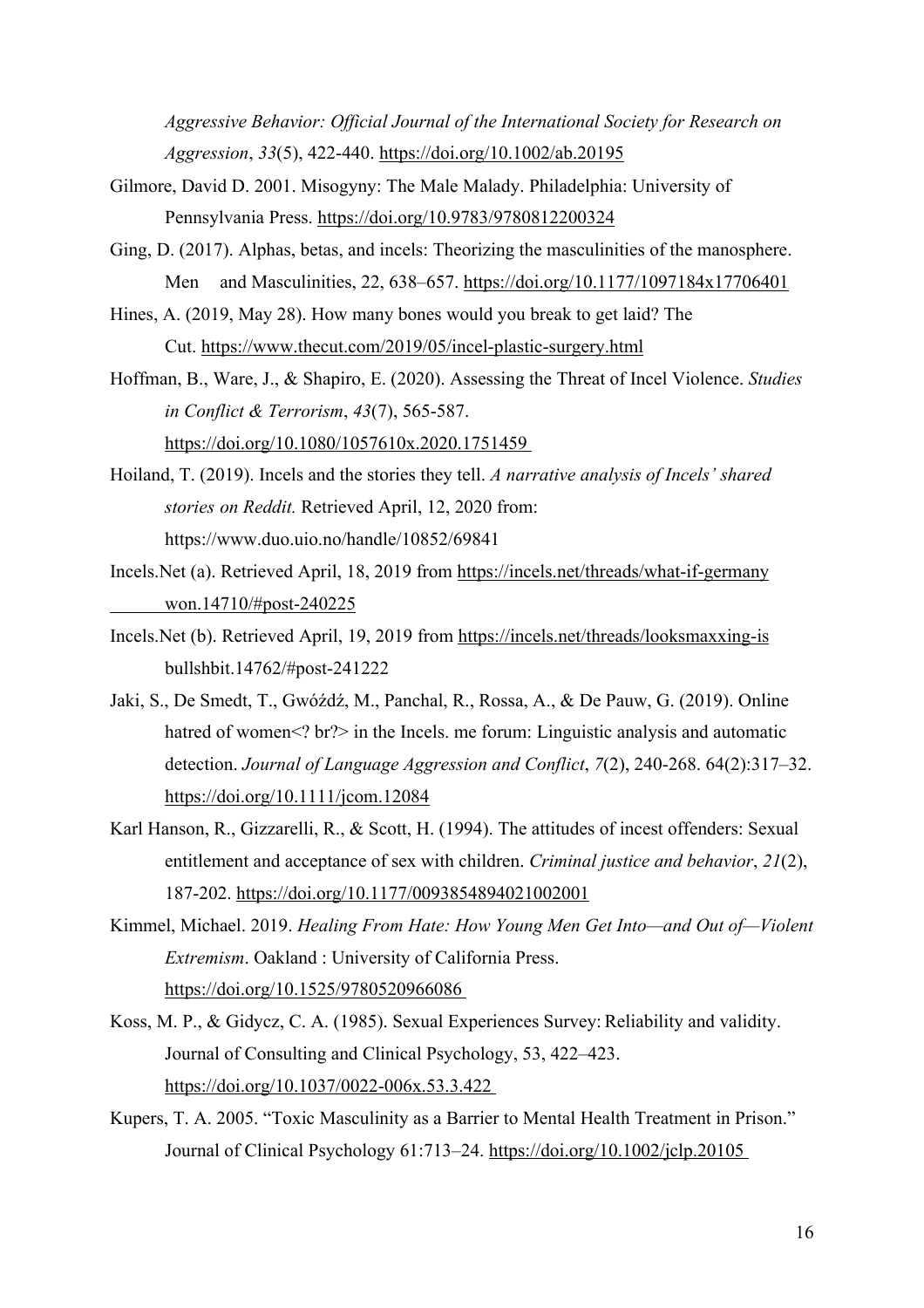- Leek, C., & Lewis-Elliott, M. (2018). Masculinities and school shootings. *The Routledge International Handbook of Violence Studies*, 192-200. https://doi.org/10.4324/9781315270265-16
- Maner, J. K., Miller, S. L., Moss, J. H., Leo, J. L., & Plant, E. A. (2012). Motivated social categorization: Fundamental motives enhance people's sensitivity to basic social categories. *Journal of personality and social psychology*, *103*(1), 70. https://doi.org/10.1037/a0028172
- McLeod, S. (2007). Maslow's hierarchy of needs. *Simply psychology*, *1*, 1 8. https://doi.org/10.1007/springerreference\_301765
- Mosher, W. D., Chandra, A., & Jones, J. (2005). *Sexual behavior and selected health measures: men and women 15-44 years of age, United States, 2002* (No. 362). US Department of Health and Human Services, Center for Disease Control and Prevention, National Center for Health Statistics. https://doi.org/10.1037/e609202007-001
- Nelson, L. (2014, May 29). It's a way to retrieve your manhood': a cultural explanation of the Santa Barbara shooting. Retrieved March 13, 2020, from hzzps://www.vox.com/2014/5/29/5754786/the-santa-barbara-shootings-and-angry white men
- Larkin, Ralph W. 2018. "Learning to be a Rampage Shooter: The Case of Elliot Rodger." In The Wiley Handbook on Violence in Education: Forms, Factors, and Preventions. https://doi.org/10.1002/9781118966709.ch4
- Payne, D. (1993). The assessment and structure of rape myths. Unpublished doctoral dissertation, University of Illinois at Urban Champaign of Applied Social Psychology, 20, 130-153. Retrieved on May, 12, 2020 from https://www.ideals.illinois.edu/handle/2142/20775
- Rego, Richard. 2018. "Changing Forms and Platforms of Misogyny: Sexual Harassment of Women Journalists on Twitter." Media Watch 9(3):472–485. https://doi.org/10.15655/mw/2018/v9i3/49480
- Scaptura, M. N., & Boyle, K. M. (2019). Masculinity Threat,"Incel" Traits, and Violent Fantasies Among Heterosexual Men in the United States. *Feminist Criminology*, 1557085119896415. https://doi.org/10.1177/1557085119896415
- Schaller, M., Kenrick, D. T., Neel, R., & Neuberg, S. L. (2017). Evolution and human motivation: A fundamental motives framework. *Social and Personality Psychology Compass*, *11*(6), e12319. https://doi.org/10.1111/spc3.12319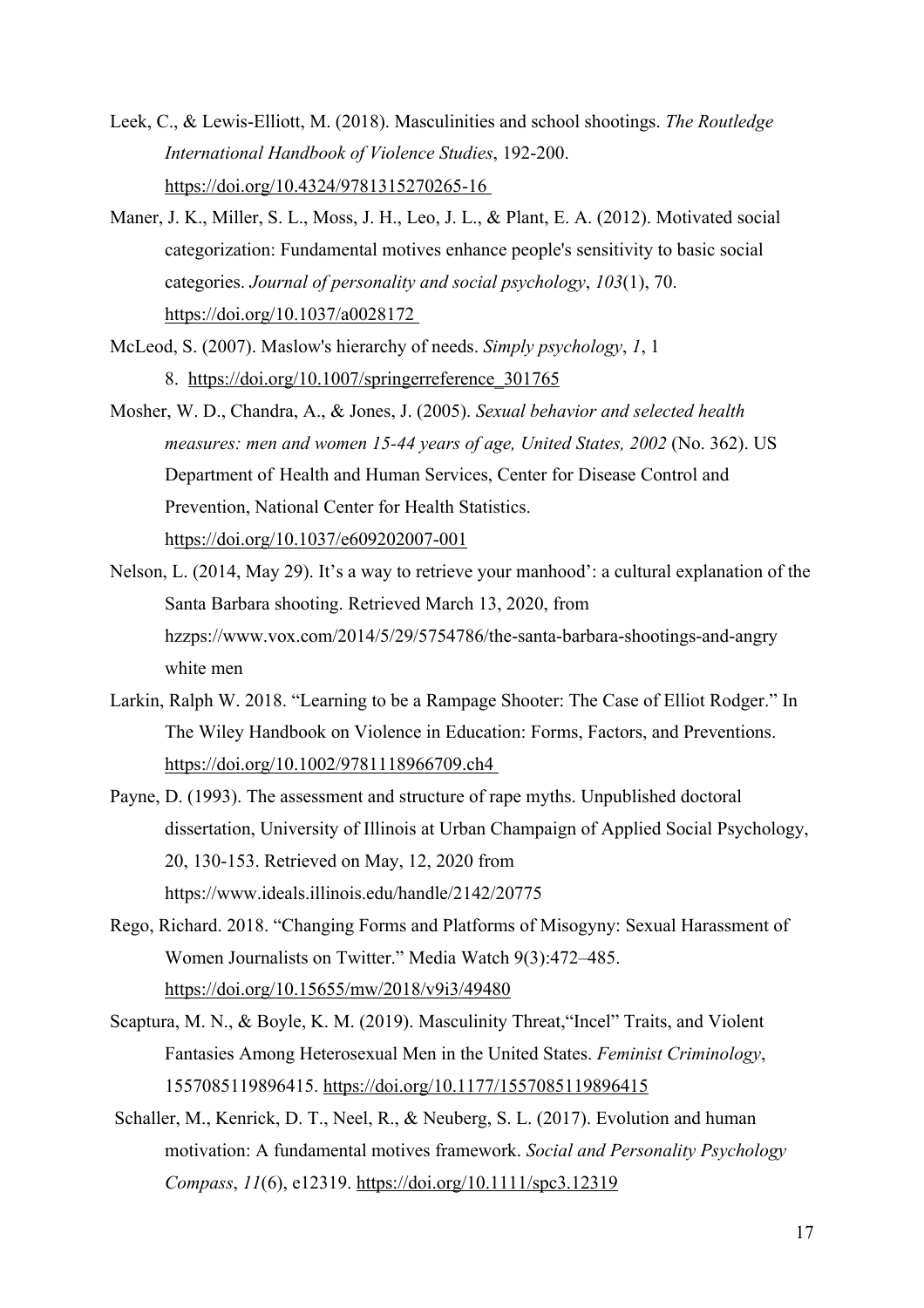- Turnage, Anna K. 2007. "Email Flaming Behaviors and Organizational Conflict." Computer-Mediated Communication 13(1):43–59, https://doi.org/10.1111/j.1083 6101.2007.00385.x
- Widman, L., & McNulty, J. K. (2010). Sexual narcissism and the perpetration of sexual aggression. *Archives of Sexual Behaviour*, *39*(4), 926-939. https://doi.org/10.1007/s10508-008-9461-7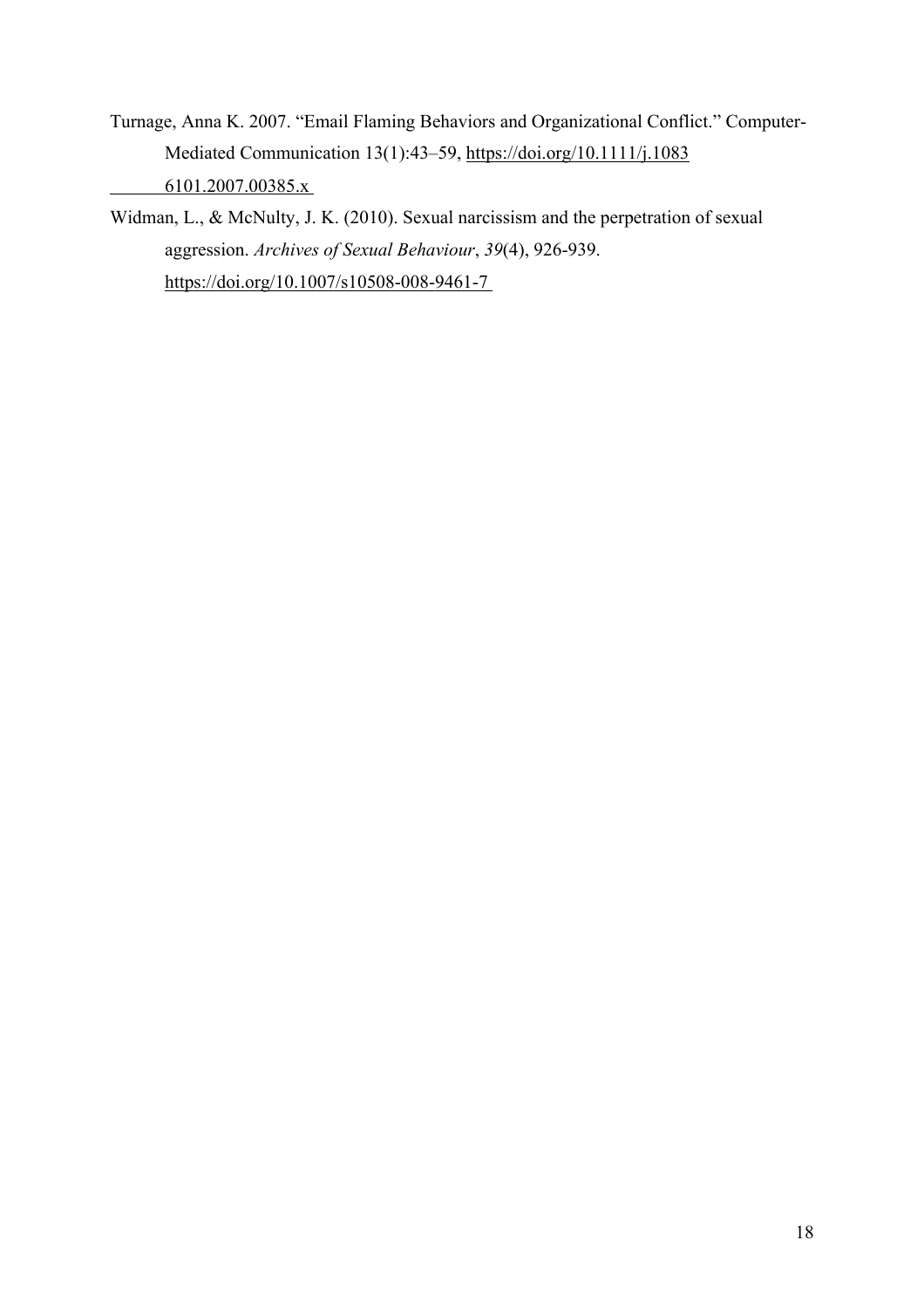# **Appendix**

### **A: Level of Inceldom scale**

| r acion mains                                                          |               |        |
|------------------------------------------------------------------------|---------------|--------|
|                                                                        | <b>Factor</b> | Factor |
|                                                                        |               | 2      |
| I have tried having sexual/romantic relationships, but have been       | .896          |        |
| rejected too many times                                                |               |        |
| I have tried having sexual/romantic relationships, but have failed too | .819          |        |
| many times                                                             |               |        |
| I want to find a romantic/sexual partner, but I am too physically      | .796          |        |
| unattractive                                                           |               |        |
| I want to date, but nobody wants to date me                            | .697          |        |
| I want to have sex, but there is no one to do it with                  | .683          |        |
| I want to love someone, but there is no one out there for me           | .667          |        |
| Noone from the opposite sex ever shows an interest in me               | .571          | .381   |
| I have never been lucky enough to enjoy the pleasure of kissing a      | .552          | .376   |
| person of the opposite sex                                             |               |        |
| I have never been lucky enough to enjoy the pleasure of dating a       |               | .897   |
| person of the opposite sex                                             |               |        |
| I have never been lucky enough to enjoy the pleasure of having sex     |               | .867   |
| with a person of the opposite sex                                      |               |        |
| I have never been lucky enough to enjoy the pleasure of being          |               | .864   |
| desired by the opposite sex                                            |               |        |
| Other men/women are enjoying the pleasure of having                    |               | .668   |
| romantic/sexual experiences, but not me                                |               |        |
| Extraction Method: Unweighted Least Squares                            |               |        |

Extraction Method: Unweighted Least Squares

## **B: Factor Matrix Entitlement Scale**

|                                                                   | Factor |       |  |  |  |  |
|-------------------------------------------------------------------|--------|-------|--|--|--|--|
|                                                                   | 1      | 2     |  |  |  |  |
| I am entitled<br>to sex on a<br>regular basis.                    | .812   | .542  |  |  |  |  |
| I should be<br>permitted to<br>have sex<br>whenever I<br>want it. | .810   | .537  |  |  |  |  |
| I would be<br>irritated if a<br>dating                            | .682   | 1.233 |  |  |  |  |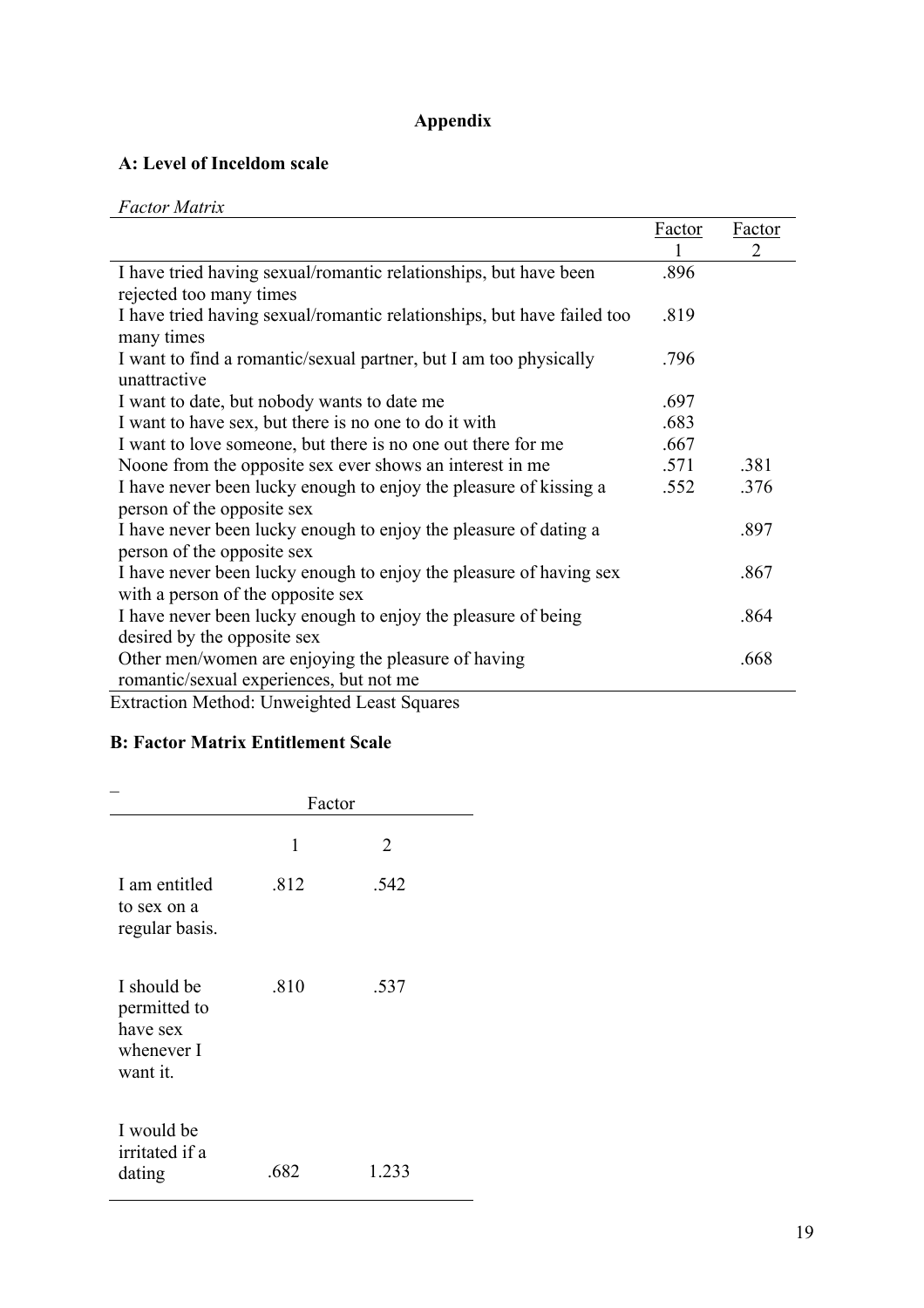| partner said<br>no to sex.                                                                |      |      |
|-------------------------------------------------------------------------------------------|------|------|
| I expect<br>sexual<br>activity if I<br>go out with<br>someone on<br>an expensive<br>date. | .701 | .531 |
| A person<br>should have<br>sex<br>whenever it<br>is needed                                | .704 | .573 |
| Everyone is<br>entitled to<br>sex                                                         | .743 | .652 |
| Man need<br>more sex<br>than women<br>do.                                                 | .627 | .568 |
| Women<br>should<br>oblige men's<br>sexual needs                                           | .517 | .567 |
| I feel I<br>deserve<br>sexual<br>activity<br>when I am in<br>the mood for<br>it.          | .842 | .537 |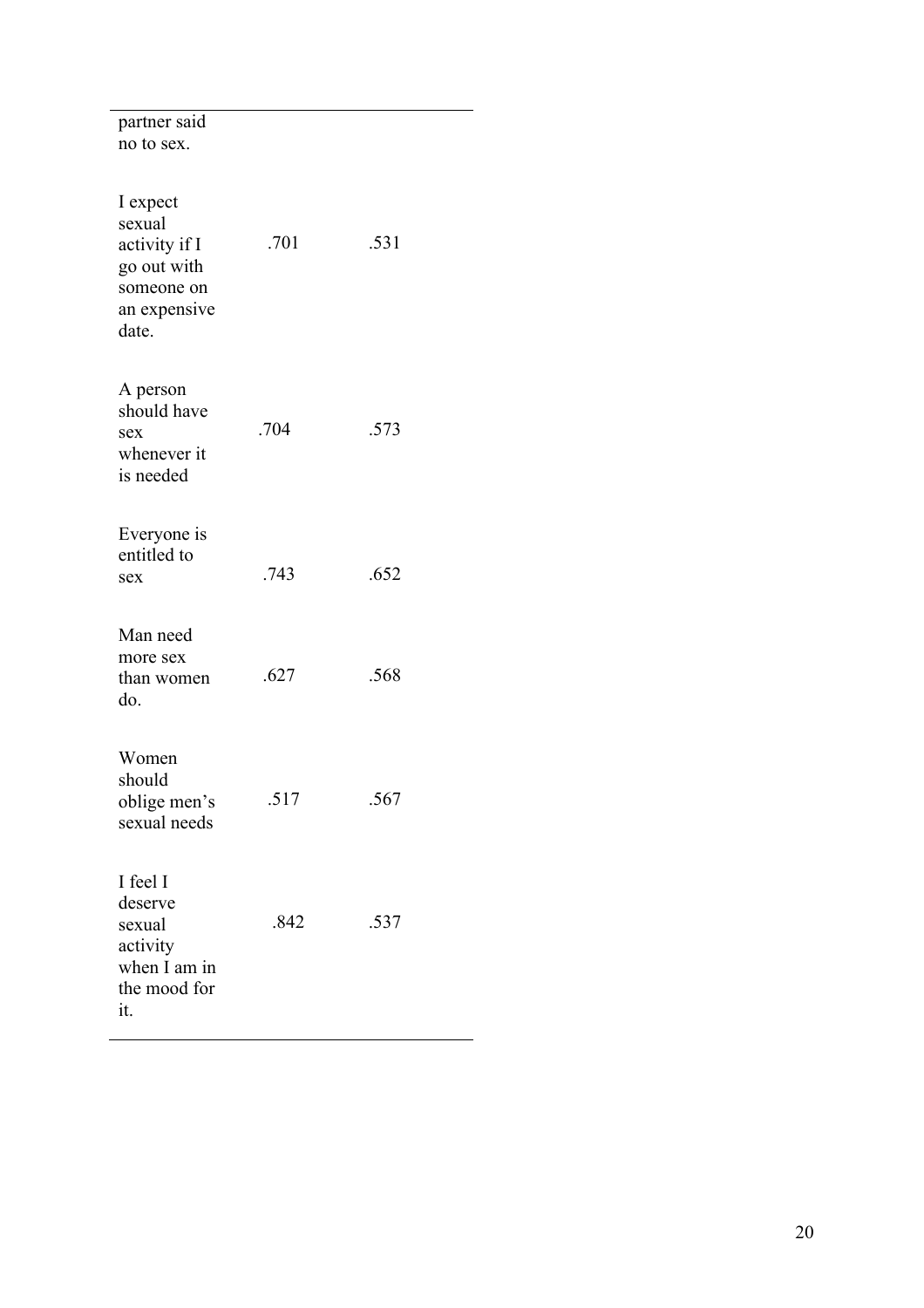# **C: Factor Matrix Frustrated Mating Needs Scale**

|                                                                                    | Factor |                |  |
|------------------------------------------------------------------------------------|--------|----------------|--|
|                                                                                    | 1      | $\overline{2}$ |  |
| I am often sexually<br>frustrated                                                  | .510   | .558           |  |
| Quite often I would like to<br>have sex, but I can not.                            | .840   |                |  |
| I am often sexually aroused,<br>but there is no one to have<br>sex with.           | .784   |                |  |
| I don't have sex as often as I<br>would like to.                                   | .816   | .541           |  |
| I am single more than I want<br>to be.                                             | .829   | .609           |  |
| I am often upset about not<br>being able to attract a mate.                        | .699   |                |  |
| It frustrates me that I cannot<br>easily find a person to date                     | .718   |                |  |
| I am often frustrated about<br>not being able to find<br>someone to have sex with. | .786   | .691           |  |
| It upsets me that I don't have<br>a romantic partner to spend<br>time with.        | .867   |                |  |
| I am often frustrated about<br>not being able to find a<br>romantic partner.       | .888   |                |  |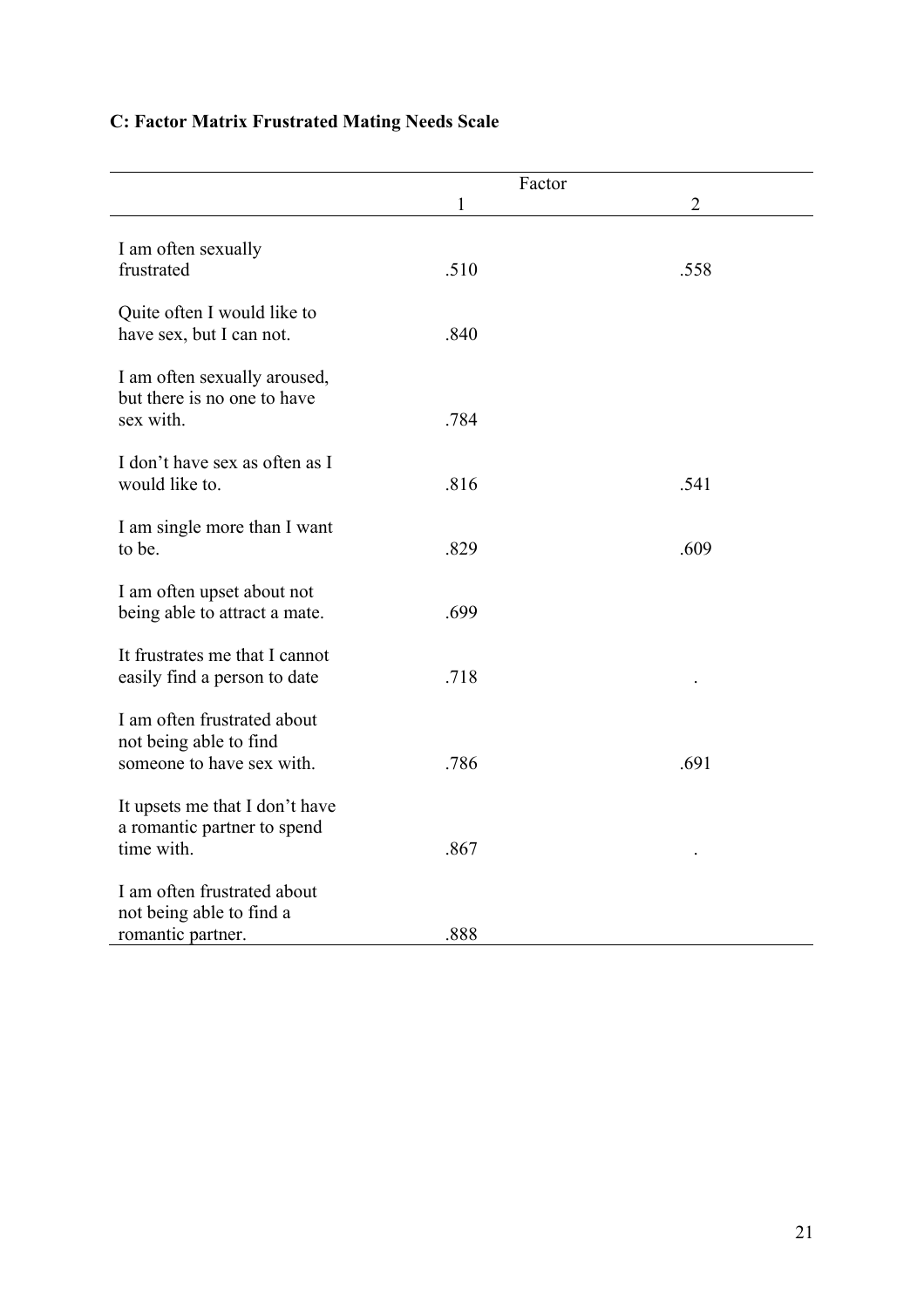### **D: Entitlement Scale**

|                                                                                                 |                                      |                            |                           | neither                               |                        |            |                        |
|-------------------------------------------------------------------------------------------------|--------------------------------------|----------------------------|---------------------------|---------------------------------------|------------------------|------------|------------------------|
|                                                                                                 | strongly<br>disagree<br>$\mathbf{1}$ | disagree<br>$\overline{2}$ | slightly<br>disagree<br>3 | agree nor<br>disagree<br>4            | slightly<br>agree<br>5 | agree<br>6 | strongly<br>agree<br>7 |
| I feel I<br>deserve<br>sexual<br>activity<br>when I<br>am in the<br>mood for<br>it.             |                                      |                            |                           |                                       |                        |            |                        |
| I am<br>entitled<br>to sex on<br>a regular<br>basis.                                            |                                      |                            |                           |                                       |                        |            |                        |
| I should<br>be<br>permitted<br>to have<br>sex<br>whenever<br>I want it.                         |                                      |                            |                           |                                       |                        |            |                        |
| I would<br>be<br>irritated<br>if a<br>dating<br>partner<br>said no to<br>sex.                   |                                      |                            |                           |                                       |                        |            |                        |
| I expect<br>sexual<br>activity if<br>I go out<br>with<br>someone<br>on an<br>expensive<br>date. |                                      |                            |                           |                                       |                        |            |                        |
|                                                                                                 | strongly<br>disagree<br>1            | disagree<br>2              | slightly<br>disagree<br>3 | neither<br>agree nor<br>disagree<br>4 | slightly<br>agree<br>5 | agree<br>6 | strongly<br>agree<br>7 |

# **Please indicate to what extent you agree or disagree with the following statements.**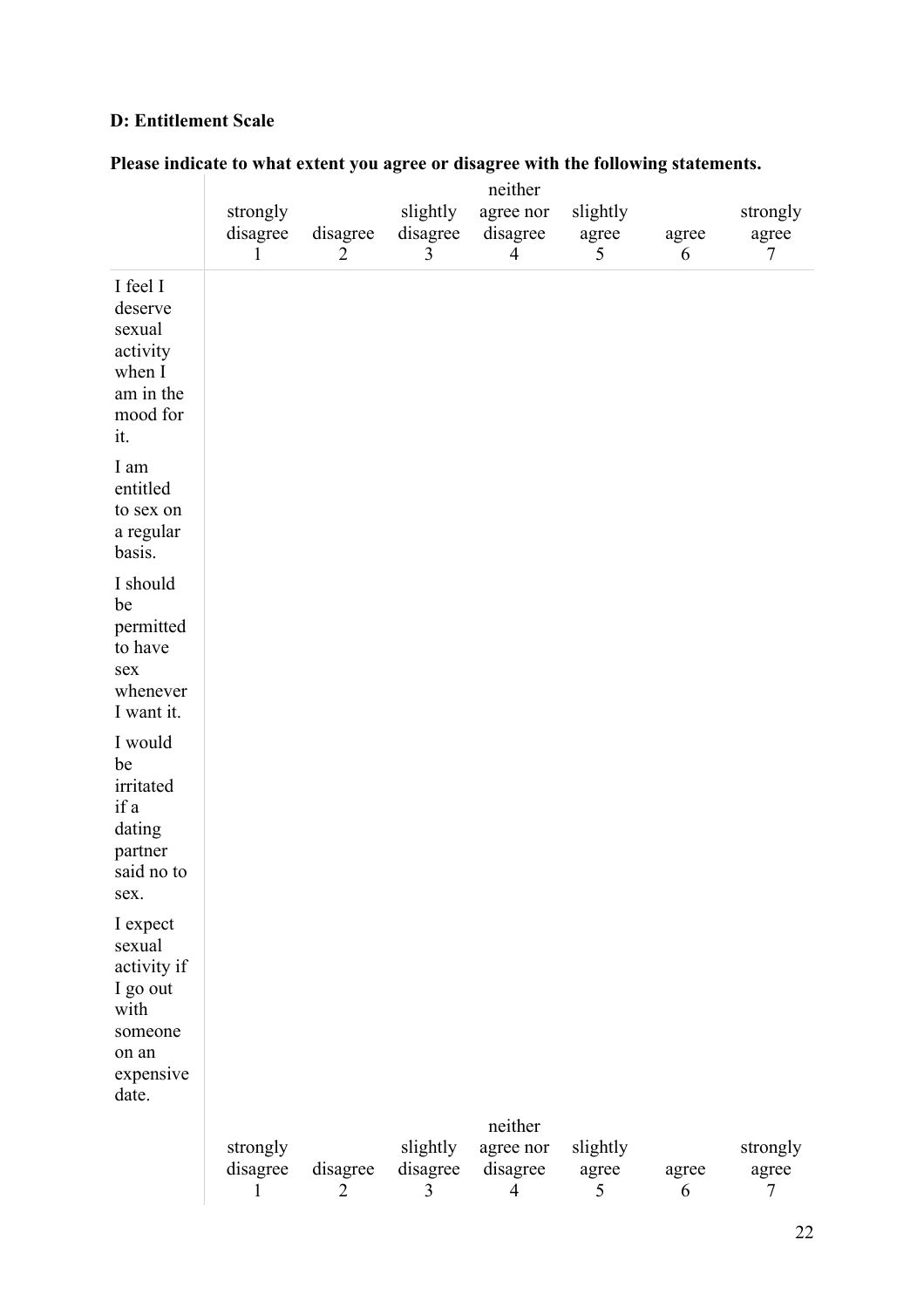|                                                                | strongly<br>disagree<br>1 | disagree<br>$\overline{2}$ | slightly<br>disagree<br>3 | neither<br>agree nor<br>disagree<br>$\overline{4}$ | slightly<br>agree<br>5 | agree<br>6 | strongly<br>agree<br>7 |
|----------------------------------------------------------------|---------------------------|----------------------------|---------------------------|----------------------------------------------------|------------------------|------------|------------------------|
| A person<br>should<br>have sex<br>whenever<br>it is<br>needed. |                           |                            |                           |                                                    |                        |            |                        |
| Everyone<br>is entitled<br>to sex.                             |                           |                            |                           |                                                    |                        |            |                        |
| Men need<br>more sex<br>than<br>women<br>do.                   |                           |                            |                           |                                                    |                        |            |                        |
| Women<br>should<br>oblige<br>men's<br>sexual<br>needs.         |                           |                            |                           |                                                    |                        |            |                        |

### **E: Frustrated Mating Needs Scale**

# **Please indicate to what extent you agree or disagree with the following statements.**

|                                                                       | strongl<br>у<br>e | disagre disagre disagre disagre<br>e<br>$\overline{2}$ | slightl<br>y<br>e<br>3 | neither<br>agree<br>nor<br>e<br>$\overline{4}$ | slightl<br>y<br>agree<br>5 | agre<br>e<br>6 | strongl<br>y agree<br>7 |
|-----------------------------------------------------------------------|-------------------|--------------------------------------------------------|------------------------|------------------------------------------------|----------------------------|----------------|-------------------------|
| I am often sexually frustrated.                                       |                   |                                                        |                        |                                                |                            |                |                         |
| Quite often I would like to have<br>sex, but I cannot.                |                   |                                                        |                        |                                                |                            |                |                         |
| I am often sexually aroused, but<br>there is no one to have sex with. |                   |                                                        |                        |                                                |                            |                |                         |
| I don't have sex as often as I<br>would like to.                      |                   |                                                        |                        |                                                |                            |                |                         |
|                                                                       |                   |                                                        |                        | neither slightl                                |                            |                |                         |
|                                                                       |                   | strongl disagre slightl agree                          |                        |                                                | y                          | agre           | strongl                 |
|                                                                       | y                 | e<br>2                                                 | У                      | nor                                            | agree<br>5                 | e              | y agree<br>7            |
|                                                                       | disagre           |                                                        |                        | disagre disagre                                |                            | 6              |                         |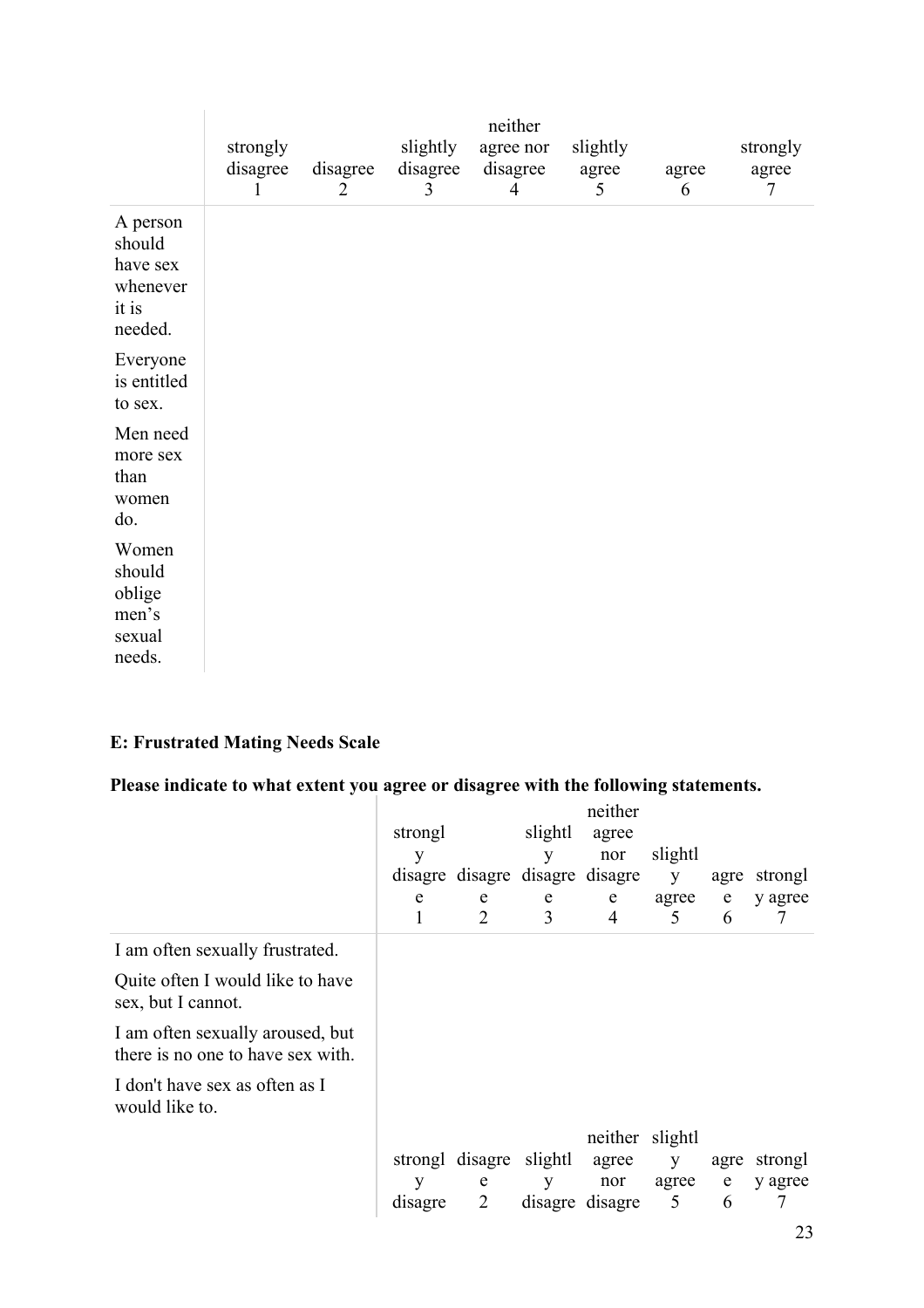|                                                                                    | strongl<br>y<br>e<br>1 | ${\bf e}$<br>2              | slightl<br>y<br>disagre disagre disagre disagre<br>${\bf e}$<br>3              | neither<br>agree<br>nor<br>${\bf e}$<br>$\overline{4}$ | slightl<br>y<br>agree<br>5 | ${\bf e}$<br>6   | agre strongl<br>y agree<br>7 |
|------------------------------------------------------------------------------------|------------------------|-----------------------------|--------------------------------------------------------------------------------|--------------------------------------------------------|----------------------------|------------------|------------------------------|
|                                                                                    | e<br>1                 |                             | $\mathbf e$<br>3                                                               | e<br>$\overline{4}$                                    |                            |                  |                              |
| I am often frustrated about not<br>being able to find someone to<br>have sex with. |                        |                             |                                                                                |                                                        |                            |                  |                              |
| I am single more than I want to<br>be.                                             |                        |                             |                                                                                |                                                        |                            |                  |                              |
| It upsets me that I don't have a<br>romantic partner to spend time<br>with.        |                        |                             |                                                                                |                                                        |                            |                  |                              |
| I am often frustrated about not<br>being able to find a romantic<br>partner.       |                        |                             |                                                                                |                                                        |                            |                  |                              |
|                                                                                    | strongl<br>y<br>e<br>1 | ${\bf e}$<br>$\overline{2}$ | slightl<br>y<br>disagre disagre disagre disagre<br>${\bf e}$<br>$\overline{3}$ | neither<br>agree<br>nor<br>${\bf e}$<br>$\overline{4}$ | slightl<br>y<br>agree<br>5 | $\mathbf e$<br>6 | agre strongl<br>y agree<br>7 |
| I am often upset about not being<br>able to attract a mate.                        |                        |                             |                                                                                |                                                        |                            |                  |                              |
| It frustrates me that I cannot<br>easily find a person to date.                    |                        |                             |                                                                                |                                                        |                            |                  |                              |

if you are reading this, please select 2 "disagree".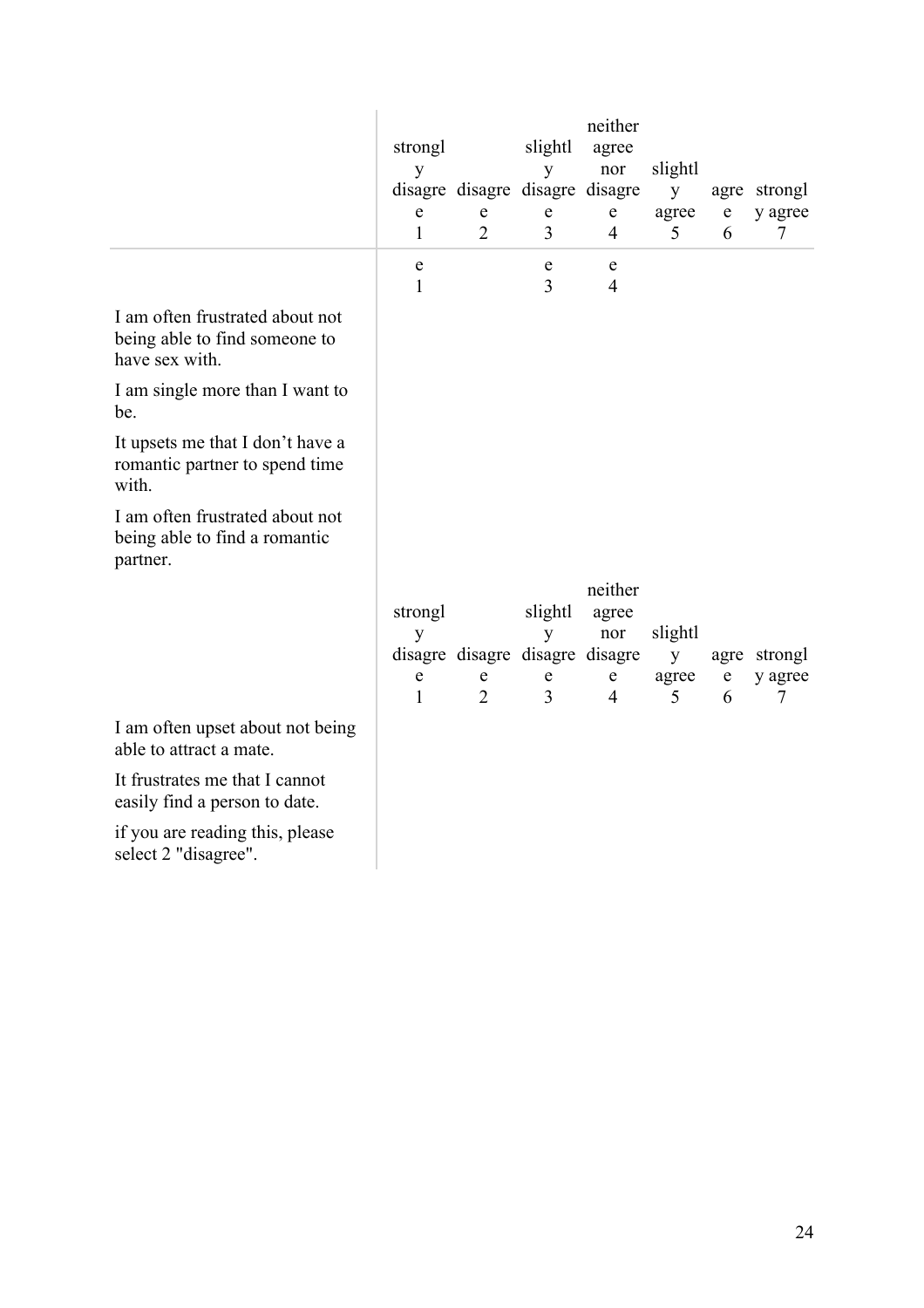|                                                                                                      | neither                              |               |                           |                                                    |                        |            |                        |  |
|------------------------------------------------------------------------------------------------------|--------------------------------------|---------------|---------------------------|----------------------------------------------------|------------------------|------------|------------------------|--|
|                                                                                                      | strongly<br>disagree<br>$\mathbf{1}$ | disagree<br>2 | slightly<br>disagree<br>3 | agree nor<br>disagree<br>$\overline{4}$            | slightly<br>agree<br>5 | agree<br>6 | strongly<br>agree<br>7 |  |
| I feel that<br>many<br>times<br>women<br>flirt with<br>men just to<br>tease them<br>or hurt<br>them. |                                      |               |                           |                                                    |                        |            |                        |  |
| I believe<br>that most<br>women tell<br>the truth.                                                   |                                      |               |                           |                                                    |                        |            |                        |  |
| I usually<br>find<br>myself<br>agreeing<br>with<br>(other)<br>women.                                 |                                      |               |                           |                                                    |                        |            |                        |  |
| I think that<br>most<br>women<br>would lie<br>just to go<br>ahead.                                   |                                      |               |                           |                                                    |                        |            |                        |  |
| Generally,<br>it is safer<br>not to trust<br>women.                                                  |                                      |               |                           |                                                    |                        |            |                        |  |
|                                                                                                      | strongly<br>disagree<br>1            | disagree<br>2 | slightly<br>disagree<br>3 | neither<br>agree nor<br>disagree<br>$\overline{4}$ | slightly<br>agree<br>5 | agree<br>6 | strongly<br>agree<br>7 |  |
| When it<br>really<br>comes<br>down to it,<br>a lot of<br>women are<br>deceitful.                     |                                      |               |                           |                                                    |                        |            |                        |  |

# **F: Hostility Towards Women Scale** Please indicate to what extent you agree or disagree with the following statements.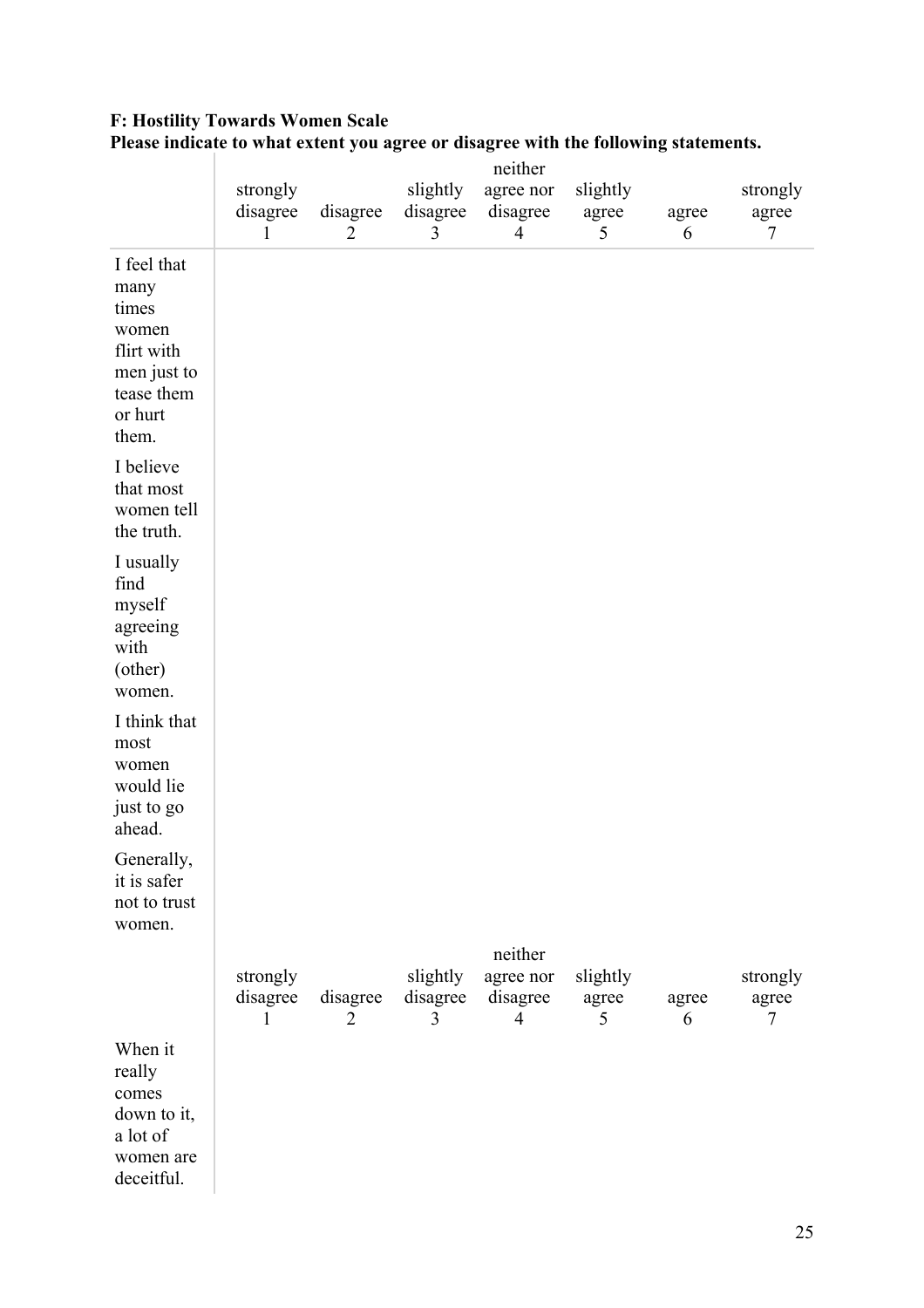|                                                                              | strongly<br>disagree<br>1 | disagree<br>2 | slightly<br>disagree<br>3 | neither<br>agree nor<br>disagree<br>$\overline{4}$ | slightly<br>agree<br>5 | agree<br>6 | strongly<br>agree<br>7 |
|------------------------------------------------------------------------------|---------------------------|---------------|---------------------------|----------------------------------------------------|------------------------|------------|------------------------|
| I am easily<br>angered by<br>(other)<br>women.                               |                           |               |                           |                                                    |                        |            |                        |
| I am sure I<br>get a raw<br>deal from<br>the (other)<br>women in<br>my life. |                           |               |                           |                                                    |                        |            |                        |
| Sometimes<br>(other)<br>women<br>bother me<br>by just<br>being<br>around.    |                           |               |                           |                                                    |                        |            |                        |
| (Other)<br>Women<br>are<br>responsible<br>for most of<br>my<br>troubles.     |                           |               |                           |                                                    |                        |            |                        |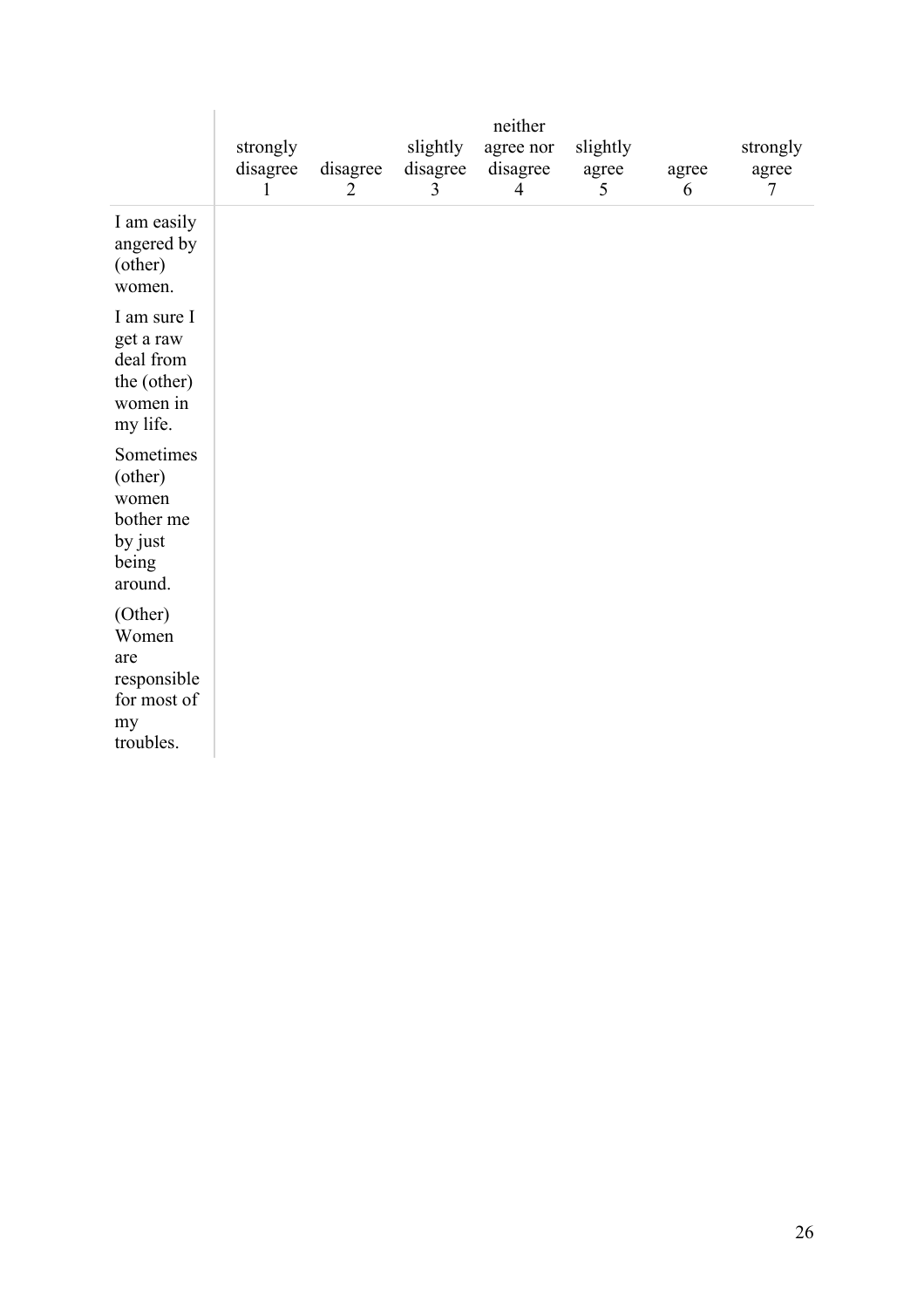|                                                                                                                                   | strongl<br>у<br>e<br>$\mathbf{1}$ | ${\bf e}$<br>$\overline{2}$   | disagre disagre somewha disagre somewha agre<br>t disagree<br>3 | neither<br>agree<br>nor<br>${\bf e}$<br>$\overline{4}$ | t agree<br>5 | ${\bf e}$<br>6           | strongl<br>y agree<br>7 |
|-----------------------------------------------------------------------------------------------------------------------------------|-----------------------------------|-------------------------------|-----------------------------------------------------------------|--------------------------------------------------------|--------------|--------------------------|-------------------------|
| As long as they don't<br>go too far, suggestive<br>remarks and allusions<br>simply tell a woman<br>that she is attractive.        |                                   |                               |                                                                 |                                                        |              |                          |                         |
| It is a biological<br>necessity for men to<br>release sexual pressure<br>from time to time.                                       |                                   |                               |                                                                 |                                                        |              |                          |                         |
| Many women tend to<br>misinterpret a well-<br>meant gesture as a<br>"sexual assault".                                             |                                   |                               |                                                                 |                                                        |              |                          |                         |
| Interpreting harmless<br>gestures as "sexual<br>harassment" is a<br>popular weapon in the<br>battle of the sexes.                 |                                   |                               |                                                                 |                                                        |              |                          |                         |
|                                                                                                                                   |                                   |                               |                                                                 | neither                                                |              |                          |                         |
|                                                                                                                                   | strongl<br>y                      |                               |                                                                 | agree<br>nor                                           |              |                          |                         |
|                                                                                                                                   | e<br>1                            | $\mathbf e$<br>$\overline{2}$ | disagre disagre somewha disagre somewha<br>t disagree<br>3      | ${\bf e}$<br>$\overline{4}$                            | t agree<br>5 | agre<br>$\mathbf e$<br>6 | strongl<br>y agree<br>7 |
| To get custody for their<br>children, women often<br>falsely accuse their ex-<br>husband of a tendency<br>toward sexual violence. |                                   |                               |                                                                 |                                                        |              |                          |                         |
| Many women tend to<br>exaggerate the problem<br>of male violence.                                                                 |                                   |                               |                                                                 |                                                        |              |                          |                         |
| Women often accuse<br>their husbands of<br>marital rape just to<br>retaliate for a failed<br>relationship.                        |                                   |                               |                                                                 |                                                        |              |                          |                         |
| The discussion about<br>sexual harassment on                                                                                      |                                   |                               |                                                                 |                                                        |              |                          |                         |

### **G: Acceptance of Modern Myths About Sexual Aggression Scale Please indicate to what extent you agree or disagree with the following statements.**